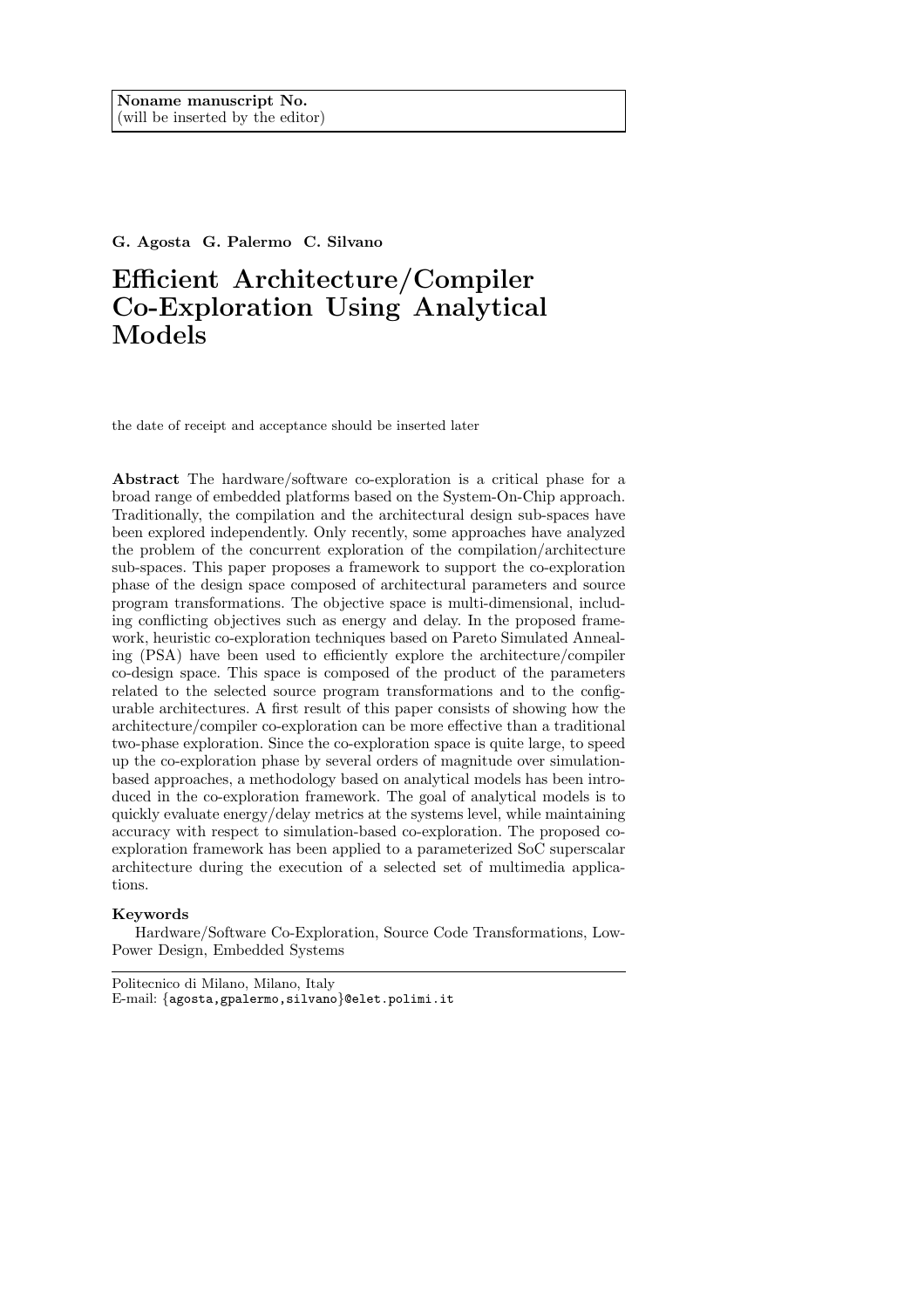# 1 Introduction

Evaluation of energy-delay metrics at the system-level is of main importance for embedded applications characterized by low-power and high-performance requirements. The growing spread of System-On-Chip (SOC) embedded applications based on the platform-based design approach requires a flexible tuning framework to assist the phase of Design Space Exploration (DSE). The overall goal of a *multi-objective DSE* phase is to optimally configure the parameterized SOC platform in terms of both energy and performance requirements depending on the given application.

Due to the complexity of recent HW/SW embedded systems, there is a critical need to address architectural optimizations concurrently with the tuning of the target application. The HW/SW co-exploration task consists of dynamically profiling the target application compiled using different transformations and executed on different system configurations obtained by varying architectural parameters. Through compiler/architecture co-exploration, the synergy of HW and SW parts of an embedded system can be exploited and power/performance trade-offs can be evaluated.

Only recently, some approaches [1–4] have analyzed the co-exploration of the compilation space and the architectural design space from the energy/delay combined perspective. Although the works in [1,2] investigate the influence of compiler optimization on the architectural exploration, the source code is first optimized *independent* of the target architecture, then the architecture is explored. The Buildabong framework proposed in [3] can be considered as one of the first effort to support compiler/architectural co-exploration to design ASIPs. In this work, an algorithm for pruning the search space to find Pareto-optimal solutions has been proposed. The multiobjective space considered in [3] is 3-dimensional: hardware cost, code size and execution time. The main limitation of this approach is that the energy cost has not yet been considered. However, energy represents one of the main constraints in embedded system design. In the present paper, we addressed the multi-objective co-exploration taking into considerations both energy and delay.

Our work is complementary to the most recent studies in architecture/compiler co-exploration. In our approach, the main goal of the exploration phase is to span concurrently the transformation and the architectural spaces, since we want to exploit the intrinsic correlation between architectural and compiler parameters. In fact, in the proposed design flow, the results of the co-exploration in terms of evaluation metrics provide a feedback for the Architectural Space Exploration (ASE) module as well as for the Transformation Space Exploration (TSE) module.

In particular, our framework has been proposed in [4] to jointly explore the set of all HW/SW configurations of the SOC platform defined in the combined System-Level Design Space:  $S_{SD} = S_T \times S_A$ , where  $S_T$  is the space of program transformations and  $S_A$  is the space of architectural parameters. From the hardware side, we explore the architecture design space  $(S_A)$  for parameterized microprocessor-based systems. The goal of this phase is to find the best architecture mainly in terms of the parameterized core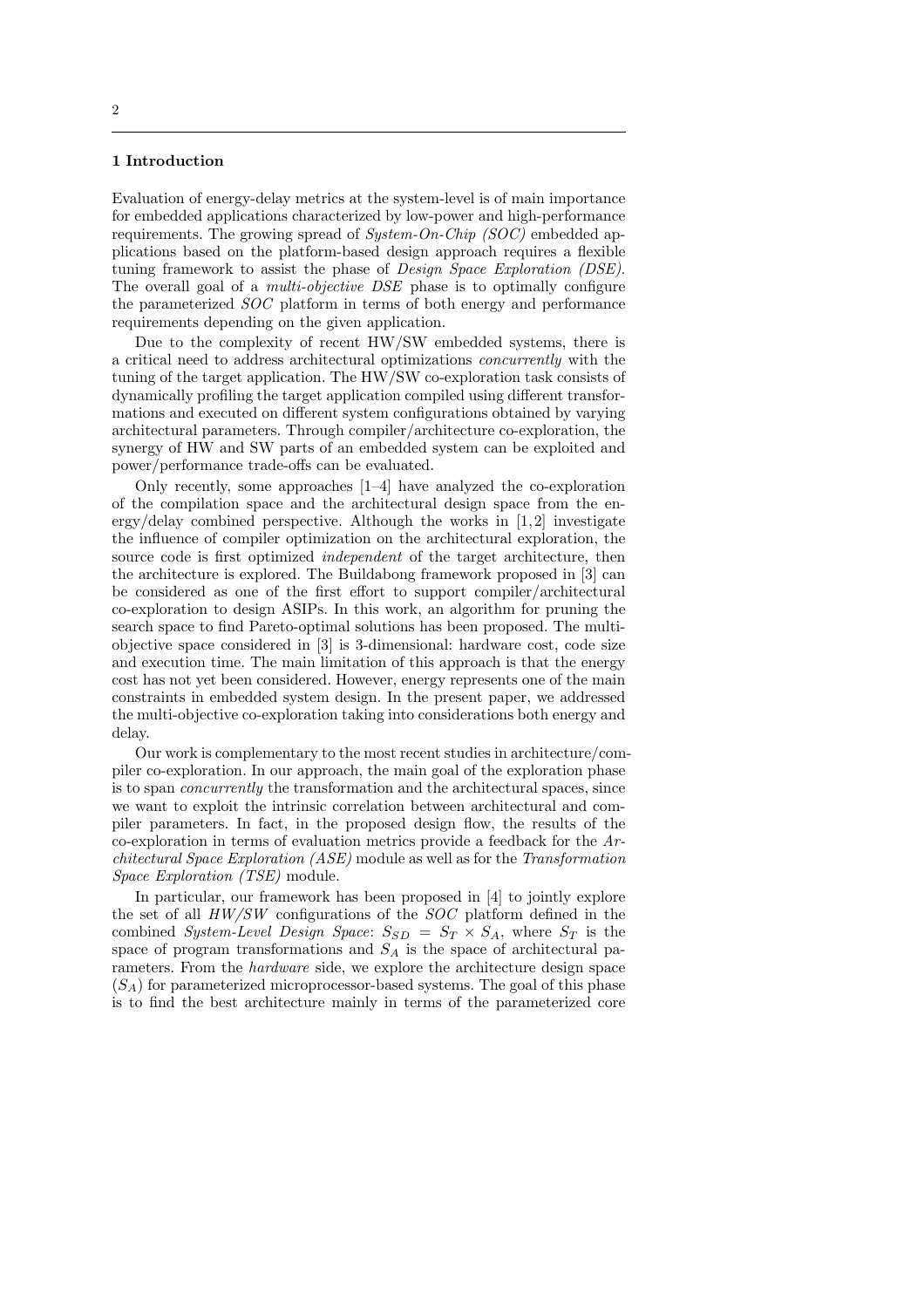processor, degree of Instruction Level Parallelism (ILP), number of levels in the memory hierarchy, cache-related parameters, system-level bus topology, width of address and data buses, etc. From the software side, we explore the space of source program transformations  $(S_T)$  for embedded applications. The objective of this phase consists of finding the best set of ordered program optimization passes (such as function inlining, loop unrolling, loop blocking, etc.) by estimating their effects on performance and energy.

Since the Compiler/Architecture Design Space is usually very large, a multi-objective (power/performance) co-exploration approach based on the full search is computationally infeasible, due to the long time required to simulate the wide space of design parameters. In a multi-objective scenario, such as the one we are considering, the goal of the system-level exploration is to derive approximated energy/delay Pareto curves representing the best trade-off between the interesting design requirements.

In the *Compiler/Architecture Design Space*, the time spent in the exploration phase  $t_{DSE}$  can be computed as  $|S_T \times S_A| \times t_{sim}$  where  $t_{sim}$  is the average execution time of a single simulation run for a given architectural platform and target application. As a motivating example, let us consider a simplified scenario, where a 6-dimensional  $S_A$  includes data and instruction cache parameters (where each parameter can assume 4 values) and a 2 dimensional  $S_T$  includes parameters related to loop tiling and loop unrolling (where again each parameter can assume 4 values). Thus the cardinality of the combined design space is  $|S_T \times S_A| = 4096 \times 16 = 65536$ . In the case of a target application requiring a simulation time of 1 min, the time needed to exhaustively explore the combined design space would have been approximately 45 days. Therefore, to reduce the exploration time, one of two factors (or both) must be considered: either the number of explored design space points must be reduced, or an estimation technique faster than simulation must be employed.

The main contribution of this paper is twofold: in the first part of the paper, heuristic optimization techniques (such as Pareto Simulated Annealing) have been used to efficiently co-explore the design space; in the second part of the paper, analytical models have been introduced to describe the energy– delay system behavior as a function of the design space parameters, thus speeding up the co-exploration phase, while maintaining sufficient accuracy with respect to simulation–based co-exploration.

The main goal of the second part of the paper is to propose a methodology, based on the introduction of analytical models, to reduce the cost of the coexploration phase, rather than a complete analytical model of the system behavior. In particular, the analytical models proposed in this paper focus on the energy-delay behavior of the memory hierarchy. This fact does not represent a limitation, since the proposed methodology can be applied to build extended analytical models representing other parts of the system.

The definition of the equation coefficients in the analytical models (namely, model characterization phase) requires the simulation of the target application in a set of design space points to derive the equation coefficients that characterize the analytical models. Once the model coefficients have been characterized, analytical models are used to speed up the co-exploration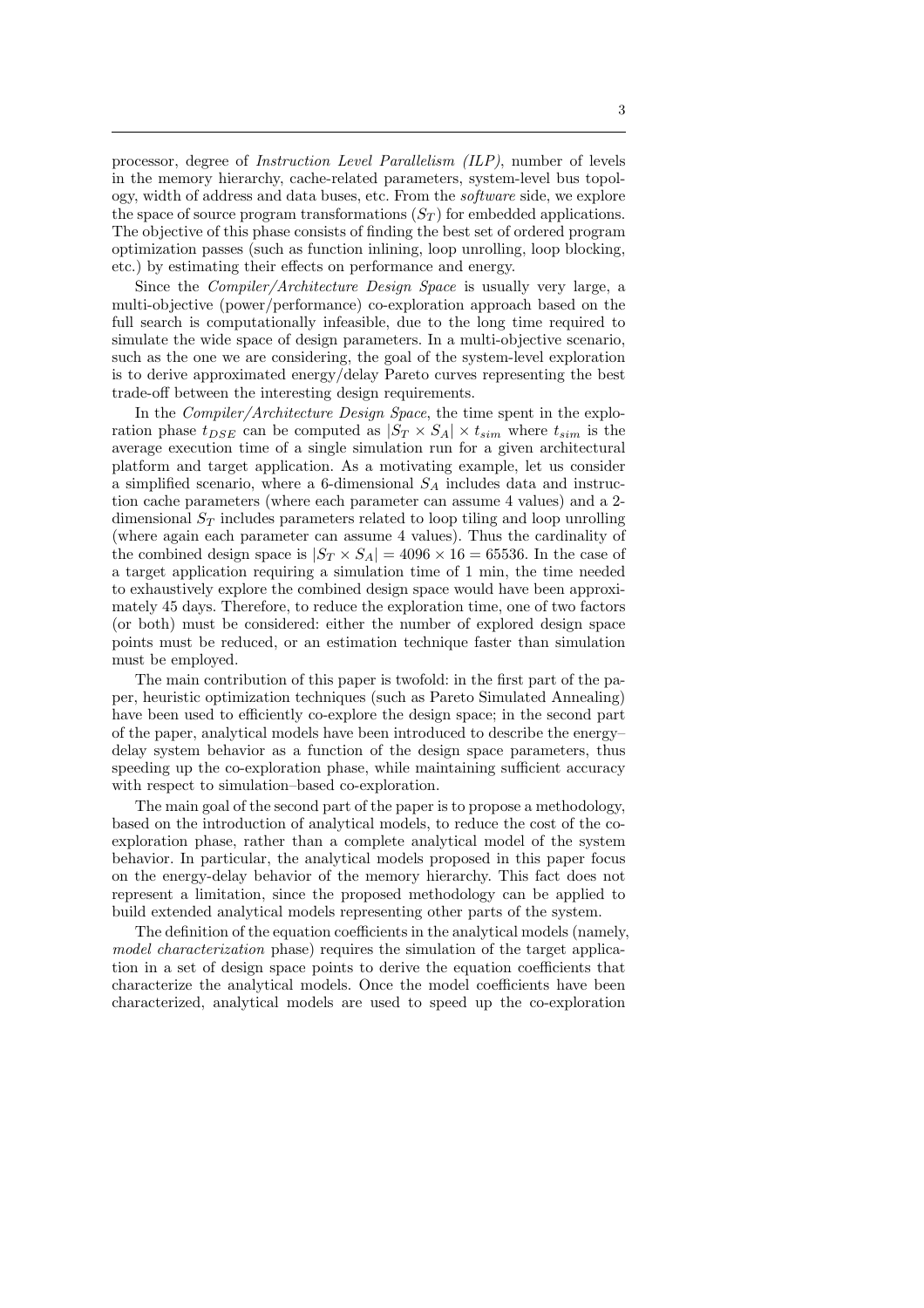phase to rapidly predict the energy/delay for each point of the large codesign space, thereby avoiding the simulation for each co-design point.

In this paper, the proposed co-exploration methodology has been applied to a parameterized superscalar  $SoC$  architecture during the execution of a set of benchmarks to find the best trade-off between the interesting design objectives, mainly energy and delay. A first set of experiments shows that the proposed co-exploration approach is more effective to derive approximate energy/delay Pareto curves than a traditional independent exploration of the transformation and architectural sub-spaces. A second set of experimental results shows how the proposed analytical approach can be effective for the reduction of the exploration time, while maintaining sufficient accuracy with respect to simulation-based co-exploration. In particular, experimental results show that, for the selected set of benchmark, the co-exploration speed-up reached by the proposed analytical-based approach is more than three orders of magnitude with respect to traditional simulation-based coexploration. To evaluate the accuracy of the analytical-based with respect to simulation-based approaches, the analytical equations derived in the model characterization phase have been applied to estimate energy/delay metrics for a set of validation points. The accuracy is  $6.7\%$  for the energy and  $13\%$ for the delay.

The paper is organized as follows. A review of the most significant works appeared in literature concerning the design space exploration problem is reported in Section 2. Section 3 describes the System-Level Design Space, while the proposed design space co-exploration framework is presented in Section 4. To speed up the co-exploration phase, analytical models are introduced in Section 5, while Section 6 discusses the experimental results carried out to evaluate the effectiveness of the proposed framework for a superscalar SoC architecture. Finally, some concluding remarks and possible evolutions of this work have been outlined in Section 7.

## 2 Background

The overall energy of embedded SOC platforms depends on both software and hardware sides. In this section, we survey the most relevant works in the fields of architectural exploration, source code transformations for energy optimization, analytical models for energy and delay estimation and compiler/architecture co-exploration.

## 2.1 Architectural Exploration

Several system-level estimation and exploration methods have been proposed in literature targeting power-performance tradeoffs from the architectural standpoint [5–8].

The SimpleScalar toolset [6] is based on a set of MIPS-based architectural simulators focusing on different abstraction levels to evaluate the effects of some high-level algorithmic, architectural and compilation trade-offs. The SimpleScalar framework provides the basic simulation-based infrastructure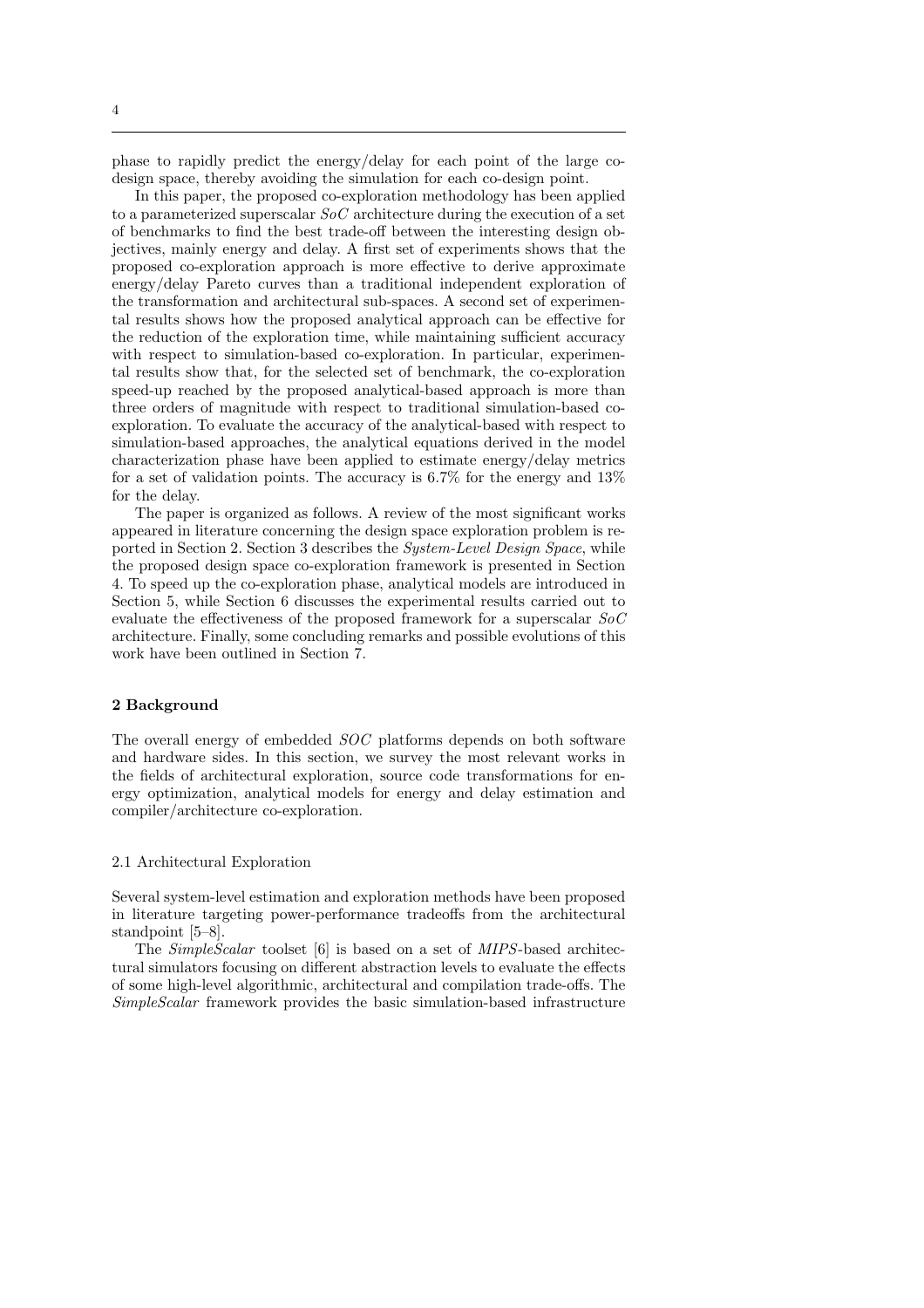to explore both processor architectures and memory subsystems. However, SimpleScalar does not support power analysis. Based on the SimpleScalar simulators,  $SimplePower$  [8] can be considered one of the first efforts to evaluate the different contributions to the energy budget at the system-level.

More recently, the *Wattch* architectural-level framework has been proposed in [7] to analyze power with respect to performance tradeoffs with a good level of accuracy with respect to lower-level estimation approaches. Wattch provides a framework to explore different system configurations and optimization strategies to save power, in particular focusing on processor and memory subsystems.

The work in [5] proposes a system-level technique to find low-power high performance superscalar processors tailored to specific user applications.

Recently some approaches have been introduced to approximate Paretocurves for computer architecture design [9], [10], [11]. Platune [9] is an optimization framework that exploits the concept of parameter independence to individuate approximate Pareto curves without performing the exhaustive search over the whole design space. More recently, Palesi et al. [10] extended Platune by applying genetic algorithms to optimize dependent parameters, resorting to the default Platune policy when independent parameters are specified by the user.

#### 2.2 Source Code Transformations

According to [12], the most important optimization passes can be classified in three categories: dataflow passes, passes that simplify the control and enlarge the code, and passes that modify the access pattern to data. For the purpose of co-exploration, the most relevant techniques are those operating on loops, such as loop unrolling, loop tiling and loop fusion.

Several low-power software design techniques have been proposed in literature [13], [14]. Instruction-level optimization techniques [15] can be automated by applying them in the back-end of the compiler, however their impact on energy is quite limited and they are strongly related to the target architecture.

Other promising techniques are based on source code transformations [16– 18]. Panda et al. [16] present a survey of the state-of-the-art techniques for the optimization of memory accesses, including software transformations. In [17], code specialization is used for energy reduction, and exploration of the transformation design space is performed. The work proposed in [18] explores the program transformation design space to speed up the execution of DSP applications.

With respect to these previous works, our approach bridges compiler and architecture exploration, showing that exploring the software and hardware parameters can lead to better solutions.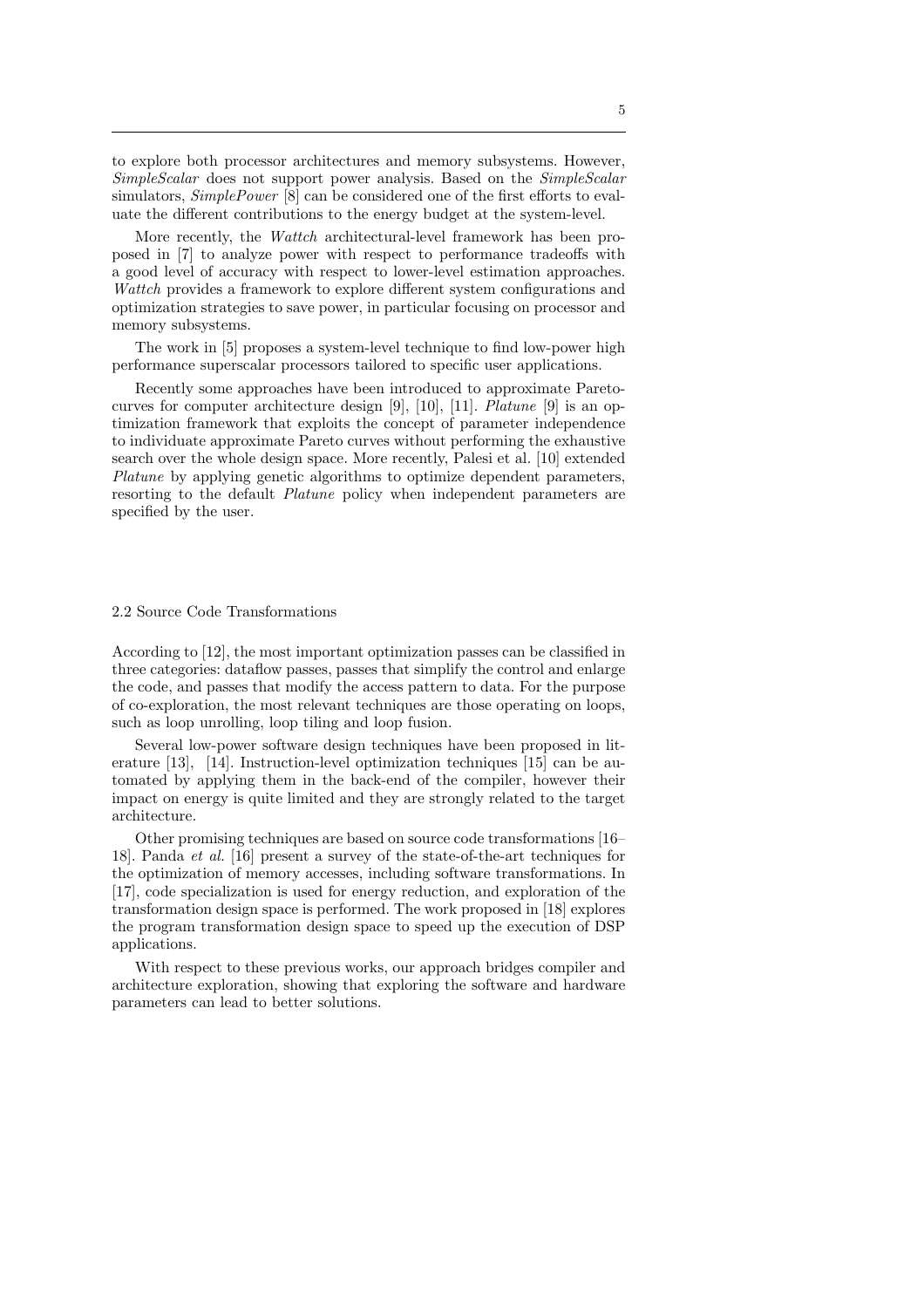2.3 Analytical Energy/Delay Estimation

Analytical techniques have been proposed in [19] for speeding up the cache/bus power and performance evaluation with respect to simulation, while maintaining sufficient accuracy with respect to simulation-based approaches. In [19], analytical models are limited to represent cache and bus behavior. In our approach, the proposed analytical models cover the global energy/delay system behavior in terms of compiler/architecture parameters such as tile size and cache size.

A software cost model has been proposed in [20] to evaluate the impact of transformations such as loop unrolling and loop tiling on system energy and delay. Analytical and statistical models are proposed in [21] to estimate the energy reduction obtained through loop unrolling and loop fusion.

In our approach, analytical models of the impact of program transformations and architecture parameters on energy and performances are applied within the proposed co-exploration framework, to speed up the co-exploration phase with respect to simulation-based approaches. Our work represents a first attempt to combine both compiler and architecture parameters in a analytical models.

#### 2.4 Compiler/Architecture Co-Exploration

Most of the research works in energy optimization and/or estimation have focused on the hardware modules composing the system and have not yet analyzed the interaction between the hardware and software sides of the system. Only recently, some approaches ([22,23,1–3]) have analyzed the concurrent exploration of the compilation space and the architectural design space from the energy point of view.

The Avalanche framework [22] represents one of the first attempts in literature to simultaneously evaluate the energy-performance tradeoffs for software, memory and hardware for embedded systems.

Low-power design optimization techniques for high performance processors have been investigated in [23] from the architectural and compiler standpoints.

The energy estimation framework in [1], [2] supports both hardware and software optimizations. The framework is based on  $SimpleScalar$  and  $Sim$ plePower toolsets, where a high-level optimization module has been added to implement source-code optimizations. The main goal of this work is to estimate the effects of performance-oriented compiler transformations on the overall system (processor core plus memory subsystem) and in particular on each module of the system. The focus on the work described in [1], [2] is on energy estimation and optimization rather than the investigation of energy-delay trade-offs. Moreover, this work first analyzes the source code transformations, independently of the architecture, then the architecture parameters are explored.

A co-exploration approach for ASIPs has been recently proposed in [3] where the authors span the space of processor architecture parameters as well as of different compiler optimization strategies. A technique to prune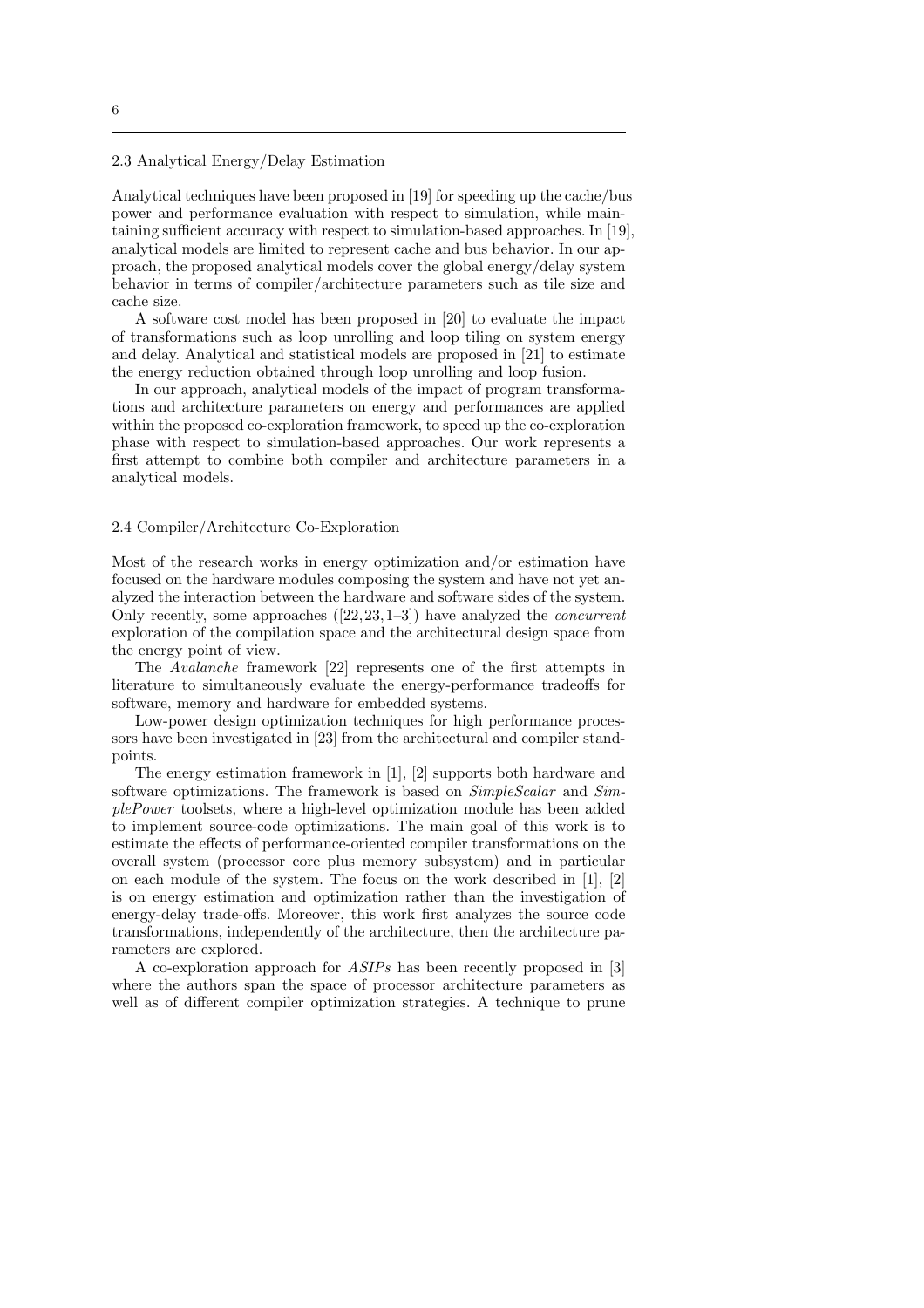the large search space to reduce the exploration phase has been proposed. The objective space of this work is multi-dimensional including hardware cost, execution time and code size. The main limitation of this approach is that the energy cost has not been considered.

Other approaches are based on the introduction of Architecture Description Languages (ADLs) to support the co-exploration phase. The co-exploration approach proposed in [24] is based on the LISA ADL to optimize the processor architecture together with the on-chip communication. In [25], the EX-PRESSION language has been proposed to support architectural design space exploration for embedded systems-on-chip and automatic generation of a retargetable compiler/simulator toolkit. Based on the EXPRESSION ADL, the PBExplore approach described in [26] shows an application of the coexploration methodology to the problem of the optimization of register bypassing.

#### 2.5 Motivations of our Work

The approach presented in this paper is complementary to the recent studies focusing on compiler/architectural energy optimization and estimation. Starting from our preliminary work in [4], the compiler/architecture design spaces are explored concurrently and energy/delay trade-offs have been analyzed. The main contributions of our work can be summarized as:

- The assessment of the usefulness of hardware/software co-exploration with respect to traditional approaches where the hardware and software design spaces are spanned separately;
- The integration of analytical models of energy and delay at system level into the co-exploration framework to speed up the co-exploration phase.

#### 3 System-Level Design Space

When considering a customizable *SOC* platform, the System Level Design Space is composed of the set of all the feasible software/hardware configurations of the platform defined as the product of the Transformation Space  $S_T$ and Architectural Space  $S_A$ :

$$
S_{SD} = S_T \times S_A
$$

The main contribution of our approach is that the  $S_T$  and  $S_A$  spaces are not spanned independently, but rather jointly. In this way, the cardinality of the explored design space is given by  $|S_T \times S_A|$ .

The Transformation Space  $S_T$  models the effects of a set of program transformations on the source code, such as function inlining, loop unrolling, loop tiling and loop fusion. The points of  $S_T$  correspond to different applications of the optimization passes to the same source program.

For the purpose of co-exploration, we focused on a pair of source code transformations impacting on architectural parameters: loop unrolling and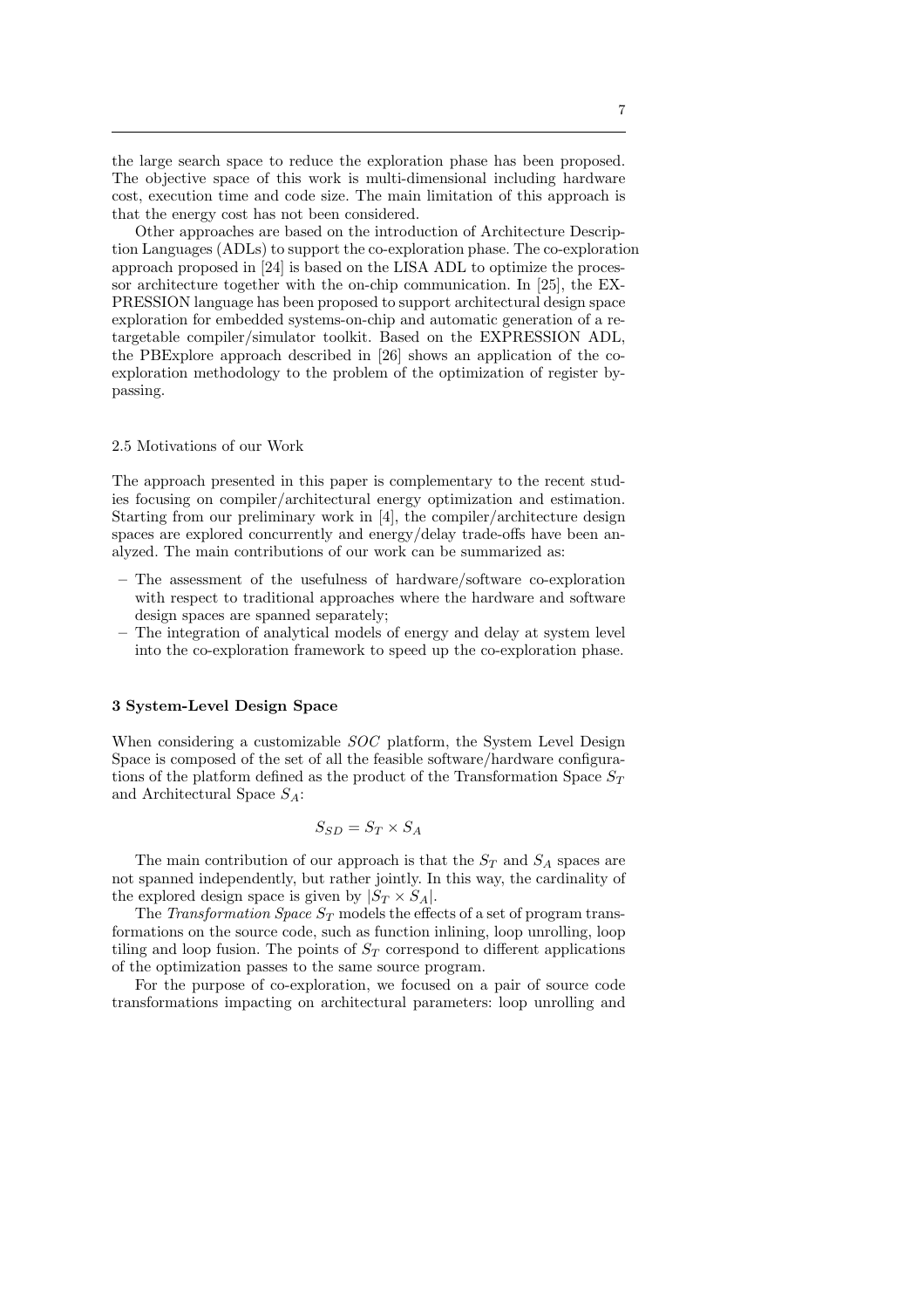loop tiling. These two transformations are parameterized in terms of unroll factor and tile size. The sets of possible values for these parameters can be quite large, making these two transformations suitable targets for coexploration. On the contrary, source code transformations such as function inlining or loop fusion generate a small Transformation Space, since their parameters are binary values representing whether the transformation is applied or not.

In this paper, let us indicate the generic point in the transformation space as the vector  $t \in S_T$  where  $S_T$  is the transformation space defined as:

$$
S_T = S_{p_1} \times \dots S_{p_l} \dots \times S_{p_n}
$$

where  $S_{p_l}$  is the ordered set of possible configurations for parameter  $p_l$  and " $\times$ " is the cartesian product.

A transformation point is any point in a program where a transformation can be applied. An instance of a transformation  $t$ , parameterized by a set of  $k$  parameters, is composed of  $t$  and a value for each of its  $k$  parameters:  $i(t) = \langle t, a_1 \dots a_k \rangle$ . For example, if t is Loop Unrolling, an instance of t is  $\langle t, 2 \rangle$ , which means Loop Unrolling with unroll factor equal to 2.

Let P be the source program, composed of n transformation points  $p_1 \tldots p_n$ :  $P = \{p_1 \dots p_n\}$ . Let T be a set of m instances of transformations  $i_1 \dots i_m$ . For the sake of simplicity, we assume that all transformation instances  $i_j$  can be applied to all  $p_i$ . Where this is not possible,  $i_j(p_i) = \perp$ , we redefine the transformation instance as the identity transformation,  $i'_{j}(p_{i}) = p_{i}$ . We define the Transformation Space  $S_T$  as the power set of  $T \times \overline{P}$ .

We can easily extend this definition to the case of limited application points for each transformation, by removing all sets that include an illegal  $< t_i, p_j >$  pair. Obviously,  $|S_T|$  is  $O(2^{|T| \cdot |P|})$ , where  $|T|$  is in turn a function of the number and range of the parameters required for each transformation.

The Architectural Space  $S_A$  considers all possible combinations of the configurable architectural parameters, such as:

- Number of levels in the memory hierarchy and positioning (on-chip, offchip);
- Unified vs split data/instruction cache, at any hierarchy level;
- Cache configuration parameters (cache size, block size, associativity etc.);
- Micro-architectural-level parameters, such as number and type of processor functional units;
- Issue width sizes for ILP processors;
- Width and topology of address and data buses;

In the experimental evaluation reported in Section 6.1, to evaluate the effectiveness of the co-exploration approach, a wide subset of  $S<sub>A</sub>$  has been used including cache-related parameters as well as parameters related to the processor microarchitecture. On the other hand, in Section 6.2, to validate the analytical models describing the energy and delay behaviors of the caches, the architecture space  $S_A$  has been reduced taking into account only the L1 cache related parameters.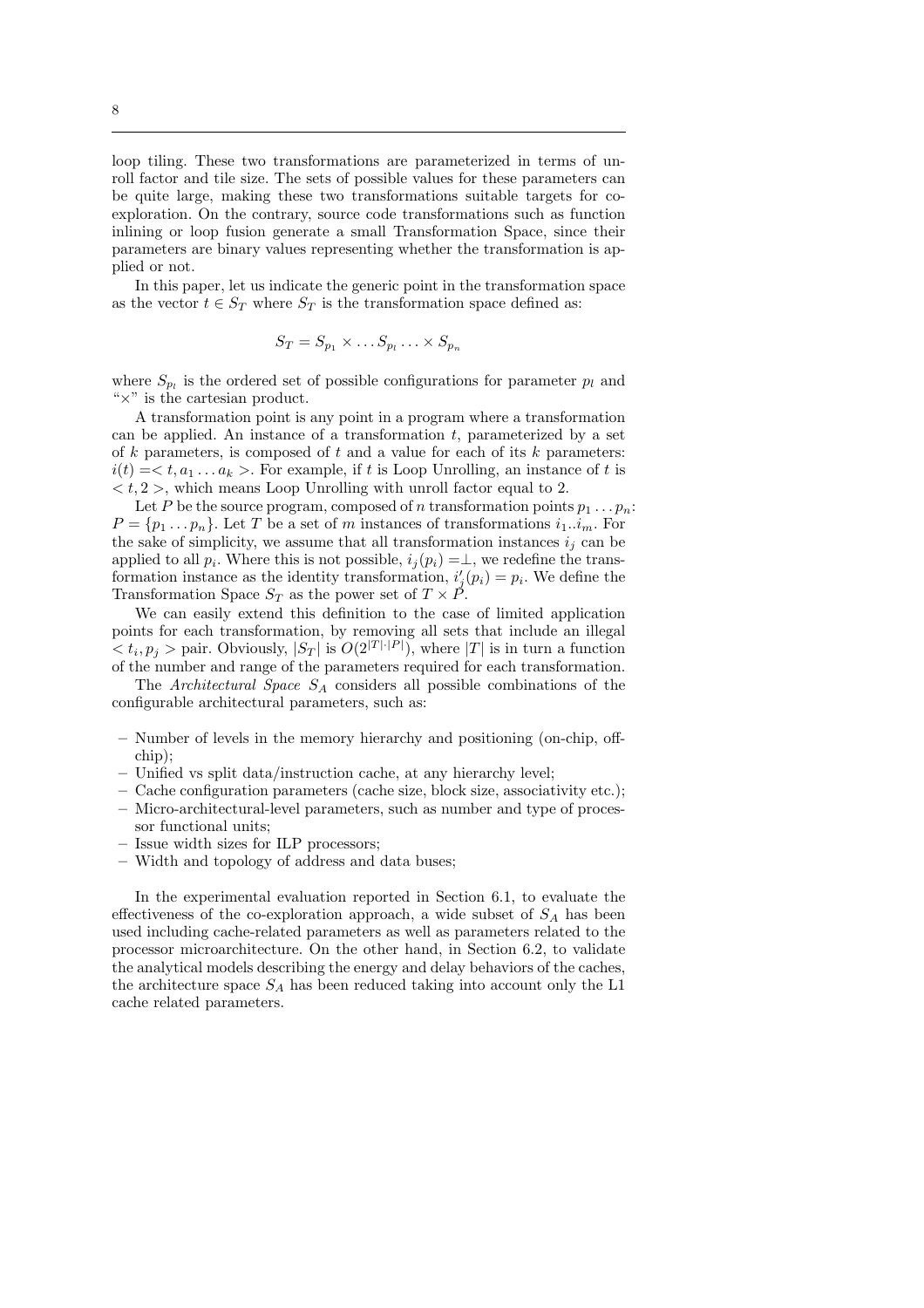In this paper, we indicate the generic point in the architectural design space as the vector  $a \in S_A$  where  $S_A$  is the architectural space defined as:

$$
S_A = S_{p_1} \times \ldots S_{p_l} \ldots \times S_{p_n}
$$

where  $S_{p_l}$  is the ordered set of possible configurations for parameter  $p_l$  and " $\times$ " is the cartesian product.

In the experimental evaluation discussed in the paper, we co-explored a 15–dimensional subset of the full System Design Space  $(S_{ES} \subset S_{SD})$  in Section 6.1, while we considered an 8–dimensional subset to reduce the computational cost of PSA-based co-exploration reported in Section 6.2.

#### 4 Design Space Co-Exploration Framework

The design space co-exploration framework described in this section has been previously proposed in [4]. The structure of the framework, shown in Figure 1, is based on a modular implementation including the following open-source and in-house modules:

- SUIF Optimizing Compiler;
- Transformation Space Exploration (TSE) Module;
- SimpleScalar Compiler;
- Architectural Space Exploration (ASE) Module;
- Wattch Simulator and Energy Estimator;
- System-Level Metrics Evaluator.

The co-exploration framework receives as input the given application (i.e. a source code written in C) and explores the System-Level Design Space to find the optimal system configurations in terms of source-code transformations and architectural parameters.

The proposed framework enables the concurrent exploration of sourcelevel transformations and architectural parameters by spanning the whole System-Level Design Space  $(S_T \times S_A)$ . In our design flow, the results of the co-exploration in terms of system-level evaluation metrics represent a feedback for both  $ASE$  module and  $TSE$  modules.

Let us analyze in more detail each module of the proposed framework described in Figure 1.

The SUIF Optimizing Compiler [27] has been chosen due to its modularity: the SUIF Intermediate Representation provides an easy-to-use programming interface enabling the construction and integration of optimization passes. The module called Dependence Analyzer and IR Transformer receives as input the SUIF Intermediate Representation, applies the source code transformations and then generates the optimized intermediate representation for the SUIF back end. The Source Code Optimizer in the Transformation Space Exploration (TSE) Module selects the source-level transformation passes to be applied.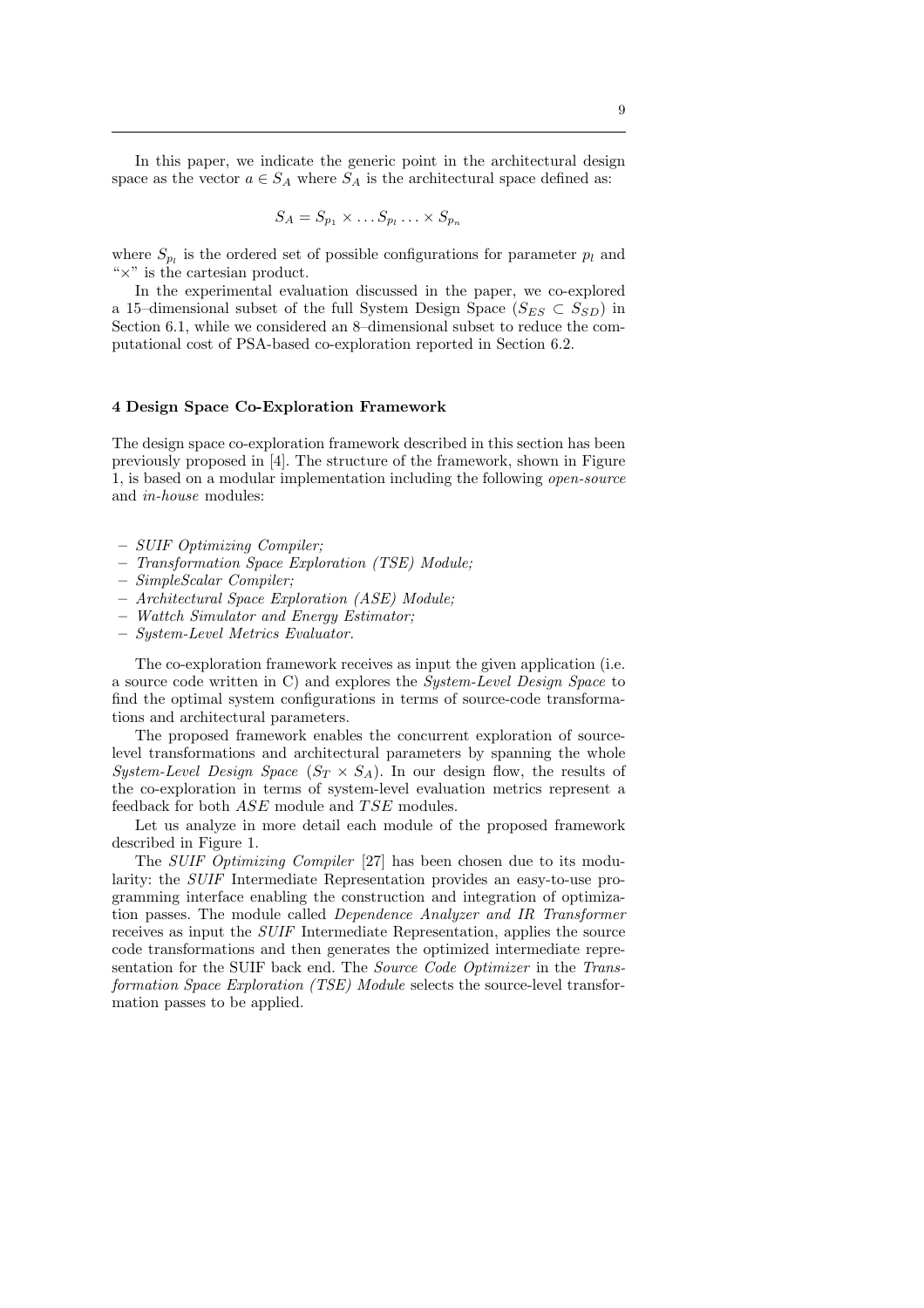

Fig. 1 Basic design space co-exploration framework.

The SimpleScalar Compiler integrates the flexible and portable Sim $pleScalar$  toolset [6], a collection of publicly-available simulation tools generating the executable code targeted toward the SimpleScalar architecture, a derivation of the superscalar MIPS-IV instruction set architecture.

The Architectural Space Exploration (ASE) Module receives as input the description of the possible design configurations (i.e. the target architectural design space) and generates the executable model of the system to be simulated by Wattch. The Architecture Optimizer module is responsible for choosing, from the design space, a set of candidate optimal points to be evaluated. Once selected a point in the design space, it is mapped into a specific instance of the target architecture by the Architecture Mapping module, providing the evaluation of each point by means of an executable model.

Since in our case the System-Level Design Space is very large, a multiobjective exploration approach based on the full search exploration is computationally infeasible, due to the long simulation time required to explore the wide space of parameters.

The goal is to efficiently explore the multi-objective design space in order to find a good approximation of Pareto curves representing the best compromise between the interesting design objectives, mainly energy and delay. The problem of the efficient construction of Pareto curves has been already addressed in the past [11].

In the TSE and ASE modules, we implemented a heuristic technique (namely, Pareto Simulated Annealing [28]) that is an evolution of the simu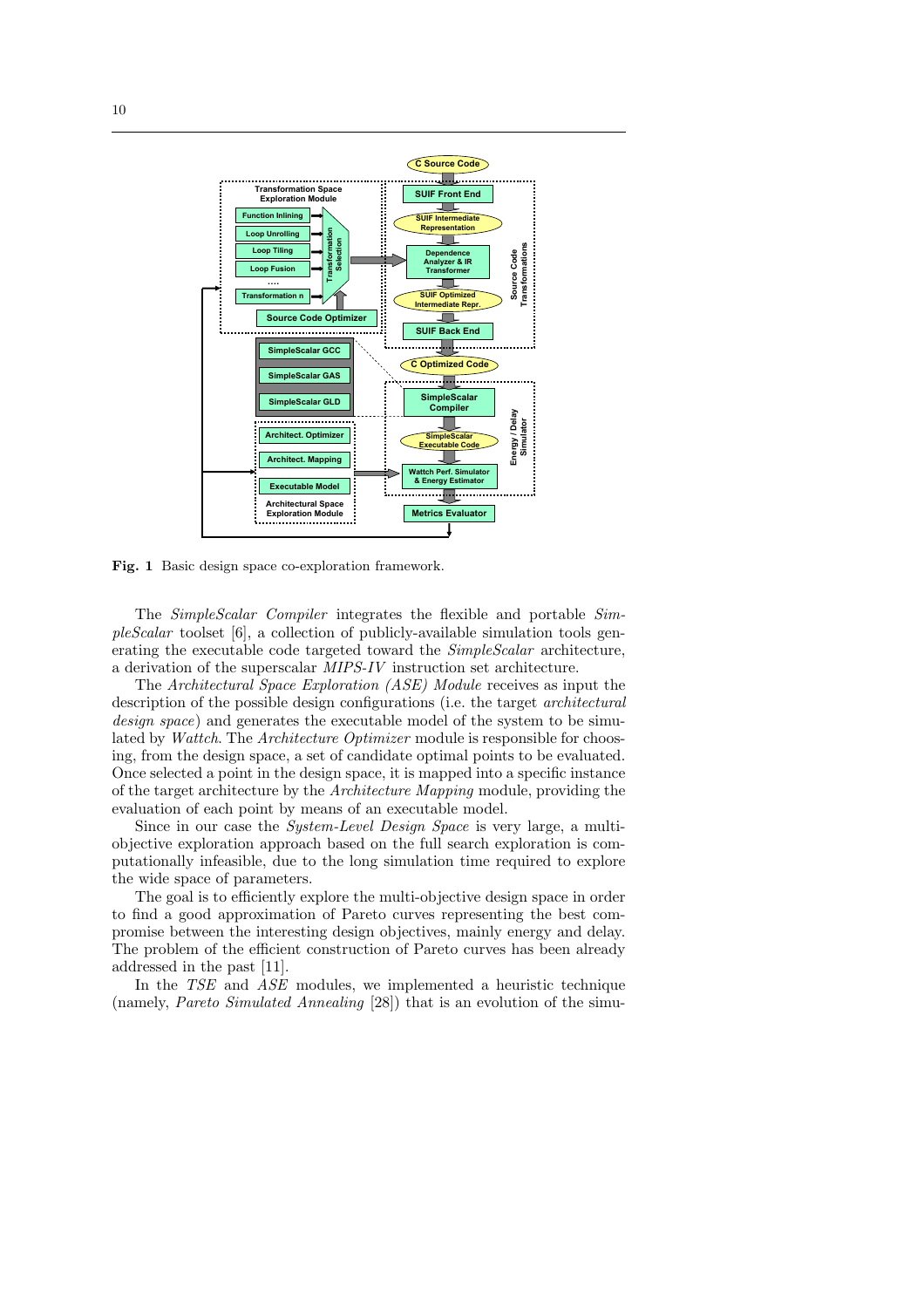lated annealing approach to derive the Pareto curves for the multi-objective exploration. The Pareto Simulated Annealing has been chosen since it has been demonstrated in [29] that it is suitable for multi-objective DSE. Simulated annealing is a Monte Carlo approach for minimizing multivariate functions. The term "Simulated Annealing" derives from the analogy with the physical process of heating and then slowly cooling a substance to obtain a strong crystalline structure. In the Simulated Annealing algorithm a new configuration is constructed by imposing a random displacement. If the cost function of this new state is lower than that of the previous one, the change is accepted unconditionally and the system is updated. If the cost function is greater, the new configuration is accepted probabilistically; the acceptance rate decreases with the temperature. This procedure allows the system to move consistently towards lower cost function states, yet still 'jump' out of local minima due to the probabilistic acceptance of some upward moves. The PSA is an evolution of SA for multi-objective optimization. At each step of PSA, the starting point is not a single configuration but a set of points called Partial Pareto Set, PPS. At each step the PPS is updated with all the non-dominated new solutions. All dominated solutions in the PPS are removed, while the new dominated solutions are accepted with a probability depending on the distance from the partial Pareto front.

The Performance Simulator and Energy Estimator module of our framework integrates the *Simple Scalar* architectural simulator and the *Wattch* tool for architectural level power analysis [7]. Then, the System-Level Metrics Evaluator is in charge of comparing the different system configurations in terms of system-level metrics. Energy and delay have been chosen, since they are the most widely used metrics, but the methodology is general and could be easily extended to cover other system-level metrics such as throughput. The motivation of the proposed methodology is to reduce the simulation overhead of the co-exploration phase, so it is not useful to consider static metrics, such as area, to evaluate the effectiveness of our approach.

In our framework, while the delay evaluation is embedded in the cycleaccurate SimpleScalar simulation environment, the use of each system resource must be extracted and imported into the *Wattch* energy models defined to evaluate the overall energy metric. All these statistics are gathered by profiling the functional and memory behavior of the processor during the simulation of the embedded application by means of a cycle-accurate Instruction-Set Simulator (ISS). For multi-objective exploration, the System-Level Metrics Evaluator module derives the energy-delay Pareto curve for the set of explored points in the system-level design space. These metrics provide the required feedback for the TSE and ASE modules to derive the next points to evaluate.

#### 5 Proposed Analytical Approach

The main contribution of this paper consists of introducing a methodology based on analytical models to replace the simulation in the estimation of energy/delay metrics at system-level, to further reduce the time spent during the co-exploration phase.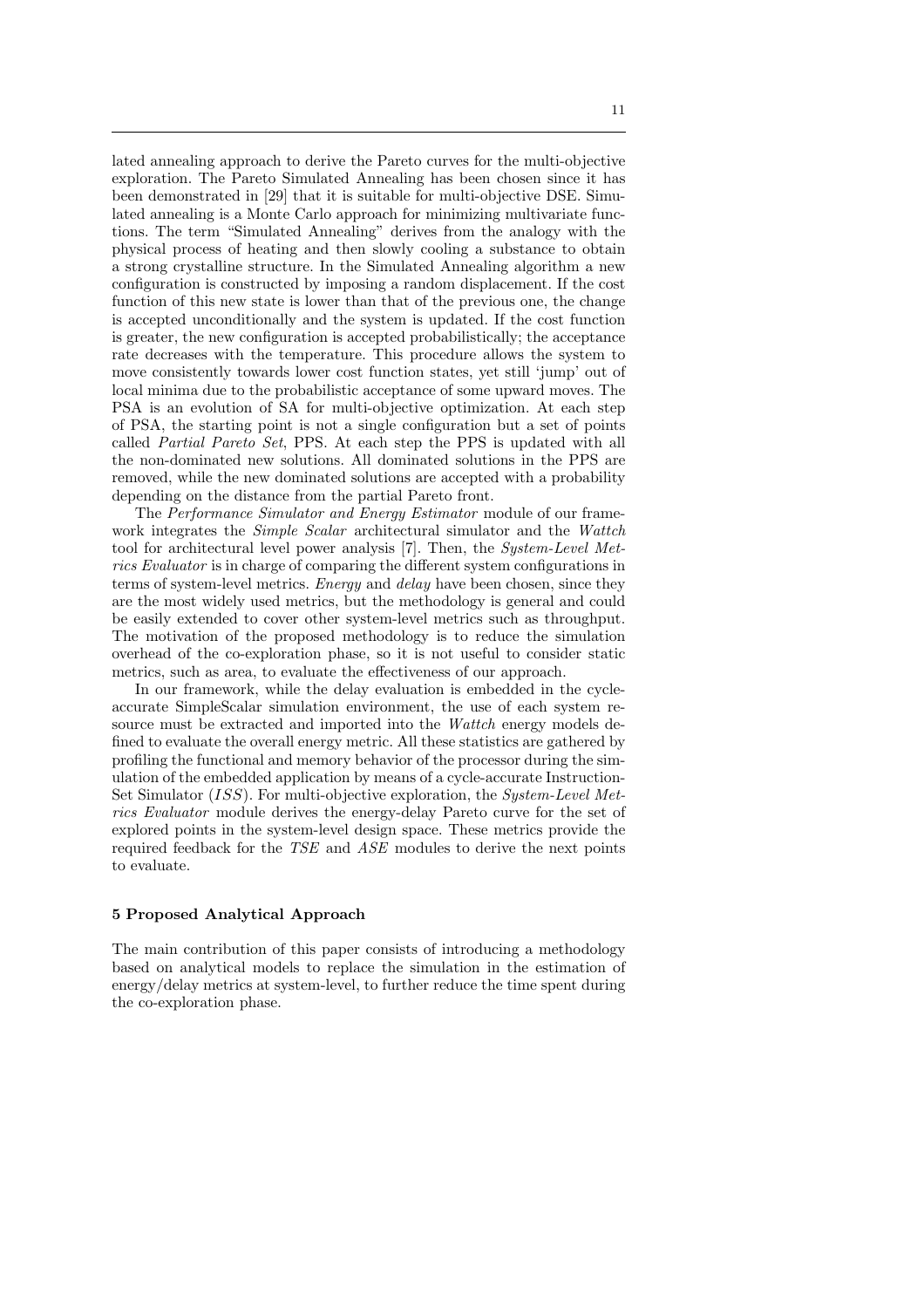

Fig. 2 Proposed design space co-exploration framework using analytical models: Models characterization phase.



Fig. 3 Proposed design space co-exploration framework using analytical models: Application of parameterized models to speed up the co-exploration.

We propose to empirically derive the analytical equations describing the energy–delay behavior of the modules of the system as a function of the design space parameters. In a first phase, called *model characterization*, we simulate the target application in a set of design space points to derive the equation coefficients that characterize the analytical models. Once the equation coefficients in the models have been characterized, the second phase consists of the application of parameterized models to speed up the co-exploration phase to traverse the system–level design space.

To this end, we modified the basic co-exploration framework proposed in Figure 1 as shown in Figure 2 and 3. In Figure 2, the co-exploration framework has been extended with a linear regression module that analyzes the metric values and tunes a set of coefficients in the analytical models. The resulting parameterized models are verified for accuracy against the metric values obtained by simulation. This first modified framework is used until the accuracy of the parameterized models becomes steady. Then, the simplified framework described in Figure 3 replaces it. In this simplified framework, the simulation and compilation phases of the original framework are entirely replaced by the parameterized models.

The proposed analytical models focus on the energy-delay behavior of the memory hierarchy. This fact does not represent a limitation of the approach, since the proposed approach based on the introduction of analytical mod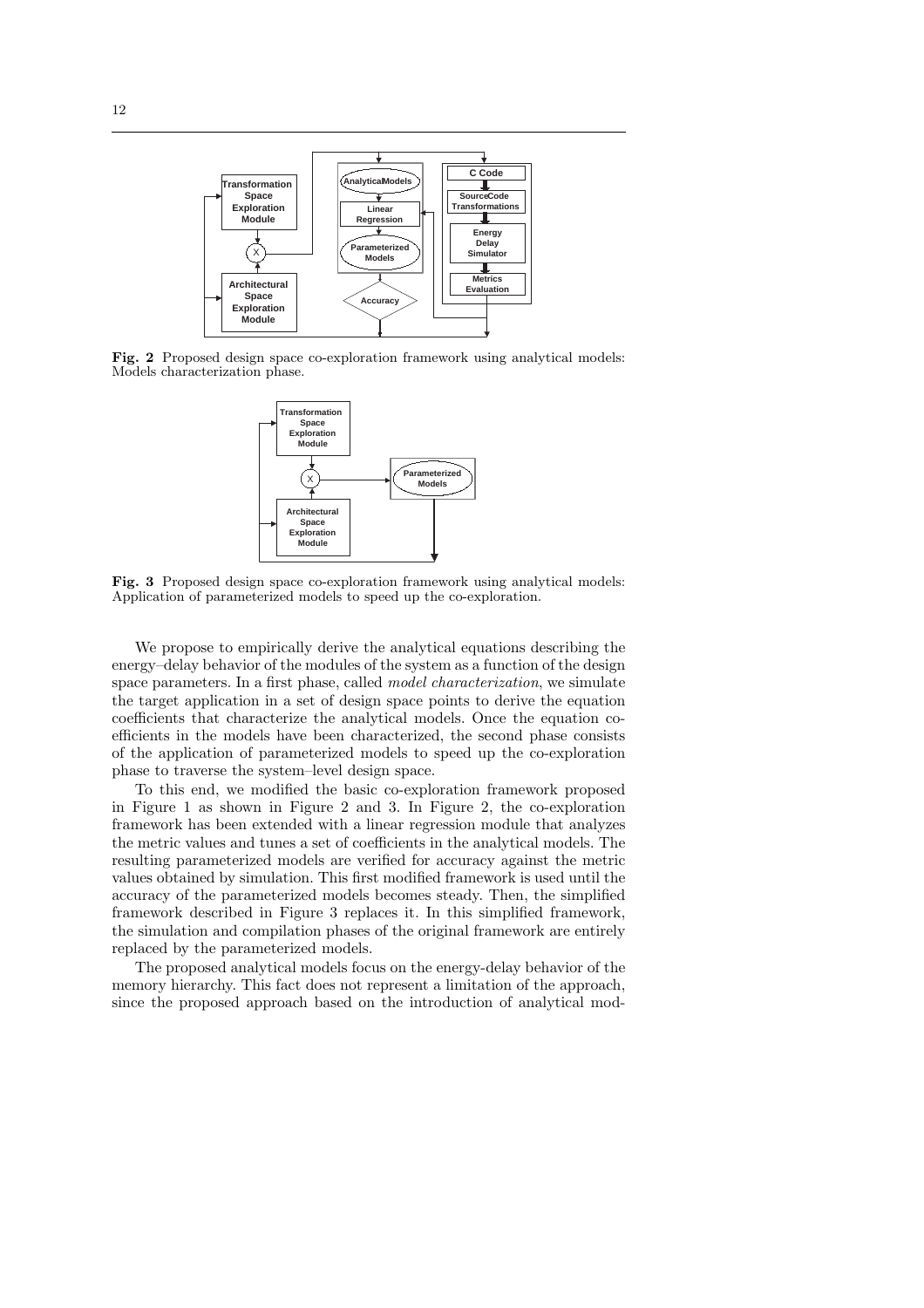els can be easily extended to other classes of the system-level parameters. However, the effect of the other architectural parameters (such as number of functional units) that have been fixed, is taken into account in the coefficients of the analytical models, dynamically characterized.

In order to simplify the model complexity, the *System-Level Design Space* parameters have been divided in two clusters, assuming that parameters from different clusters are independent to each other, as proved in [30]. The first set, called Data Side Parameters Cluster, includes the Tile Size, Data Cache Size, Data Cache Block Size and Data Cache Associativity. The second set, called Instruction Side Parameters Cluster, includes the Unroll Factor, Instruction Cache Size, Instruction Cache Block Size and Instruction Cache Associativity.

Each cluster defines a new subset of the full System-Level Design Space. For each subset, we first define an analytical model that allows us to estimate the energy and delay metrics from the values of the parameters in the corresponding cluster. In the model characterization phase, we simulate a set of randomly chosen points, and we apply a linear regression to obtain values for the coefficients of the equations. Then, we combine the two sets of models (data side and instruction side) into a unified model to represent the system behavior in the full System-Level Design Space.

#### 5.1 Analytical Models depending on Data Side Parameters Cluster

Within the subspace defined by the *Data Side Parameters Cluster*, we first estimate the data cache miss rate  $(MR^D)$ . We assume that the  $MR^D$  depends on the inverse of the data cache size  $(S^D)$ , as larger caches can hold more blocks. The  $MR^D$  is affected by the data cache block size  $(B^D)$  with a dependence that is experimentally proved to be both linear and quadratic. This is due to the fact that larger block sizes reduce misses, taking advantage of spatial locality, but the miss rate actually grows if the block size is too large with respect to the cache size [31]. The miss rate also has a linear dependence on the data cache associativity  $(W^D)$ , as shown in [19]. There is a quadratic dependence on the tile size  $(T)$ , since larger tiles increase the number of misses, and each tile is a matrix of size  $(T \times T)$ . Therefore, the analytical model of data cache miss rate  $MR^D$  is:

$$
MR^{D} = \mu_{0}^{D} + \mu_{1}^{D} \frac{1}{S^{D}} + \mu_{2}^{D} B^{D} + + \mu_{3}^{D} (B^{D})^{2} + \mu_{4}^{D} W^{D} + \mu_{5}^{D} T^{2}
$$
 (1)

where the  $\mu_0^D$  to  $\mu_5^D$  coefficients must be estimated in the model characterization phase.

The next step is to estimate the number of instructions per branch  $(IPB<sup>D</sup>)$ by considering its inverse dependence on  $T$ , since the number of branch instructions to perform increases as the tile size decreases:

$$
IPB^D = \beta_0^D + \beta_1^D \frac{1}{T}
$$
 (2)

After the estimation of  $MR^D$  and  $IPB^D$  metrics, we can now provide an estimate of the delay and energy associated with data side parameters: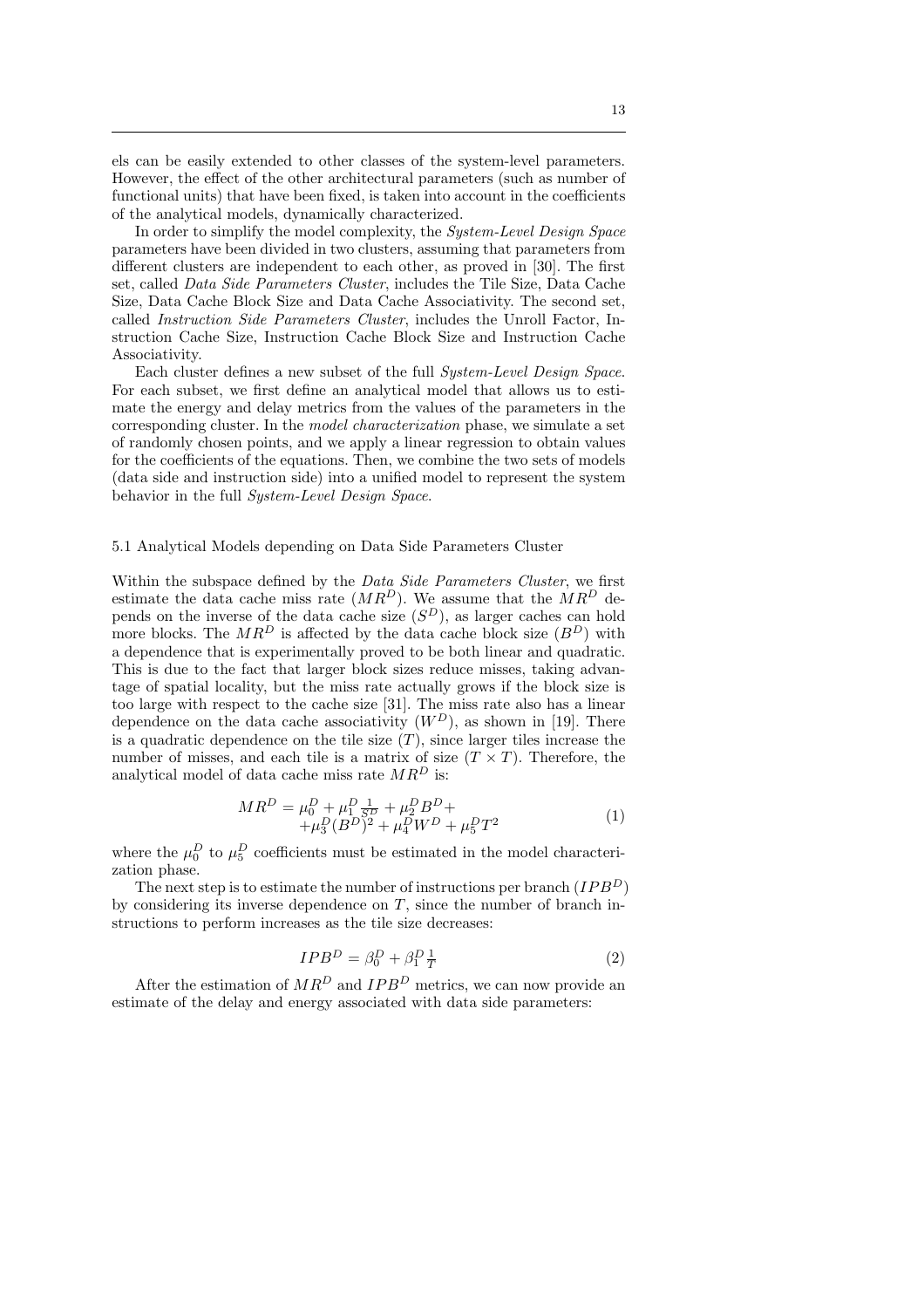$$
Delay^D = \delta_0^D + \delta_1^D MR^D + \delta_2^D IPB^D \tag{3}
$$

$$
Energy^D = \varepsilon_0^D + \varepsilon_1^D M R^D + \varepsilon_2^D I P B^D + + \varepsilon_3^D S^D + \varepsilon_4^D W^D
$$
\n(4)

The delay is estimated as a linear combination of  $MR^D$  and  $IPB^D$ , as additional misses and branches increase the execution time of the program proportionally to their respective costs.  $MR^D$  and  $IPB^D$  also contribute to the energy consumption, as they cause an increase in the activity of the corresponding hardware modules. However, energy is also directly dependent on the size of the data cache, since a larger cache consumes more energy, and on the data cache associativity, due to the increased complexity of the control hardware.

#### 5.2 Analytical Models depending on Instruction Side Parameters Cluster

As before, the coefficients of the models depending on the *Instruction Side* Parameters Cluster have been empirically derived and models coefficients have been estimated by the model characterization phase. Within the subspace defined by the *Instruction Side Parameters Cluster*, we first estimate the instruction cache miss rate  $(MR^{I}).$  The  $MR^{I}$  depends on the inverse of the instruction cache size  $(S<sup>I</sup>)$ , as larger caches can hold more blocks. The  $MR<sup>I</sup>$  is affected by the instruction cache block size  $(B<sup>I</sup>)$ , but due to the more sequential access patterns (with respect to the data cache), this dependence is on the inverse of the  $B<sup>I</sup>$ , and no degradation is experienced on larger caches. The miss rate has a linear dependence on the instruction cache associativity  $(W<sup>I</sup>)$ . Since the size of the code linearly depends on the unroll factor  $U_f$ , this parameter also affects the miss rate. The overall  $MR^I$ model is shown in Equation 5:

$$
MR^{I} = \mu_0^{I} + \mu_1^{I} \frac{1}{S^{I}} + \mu_2^{I} \frac{1}{B^{I}} + \mu_3^{I} W^{I} + \mu_4^{I} U_f
$$
 (5)

The next step is to estimate the number of instructions per branch  $(IPB<sup>I</sup>)$ due to the parameters in the Instruction Side Parameters Cluster. Since the distance between two branches increases with growing values of the  $U_f$ , there is a direct dependency:

$$
IPBI = \beta_0^I + \beta_1^I U_f \tag{6}
$$

We also estimate the variation in the number of instruction per cycle  $(IPC)$  as a linear combination of the  $MR<sup>I</sup>$  and the  $IPB<sup>I</sup>$ , as shown in Equation 7:

$$
IPC^I = \eta_0^I + \eta_1^I MR^I + \eta_2^I IPB^I \tag{7}
$$

Having estimated the  $MR<sup>I</sup>$ ,  $IPB<sup>I</sup>$  and  $IPC<sup>I</sup>$ , we can now provide an estimate of delay and energy associated with the instruction cache parameters, shown in Equations 8 and 9: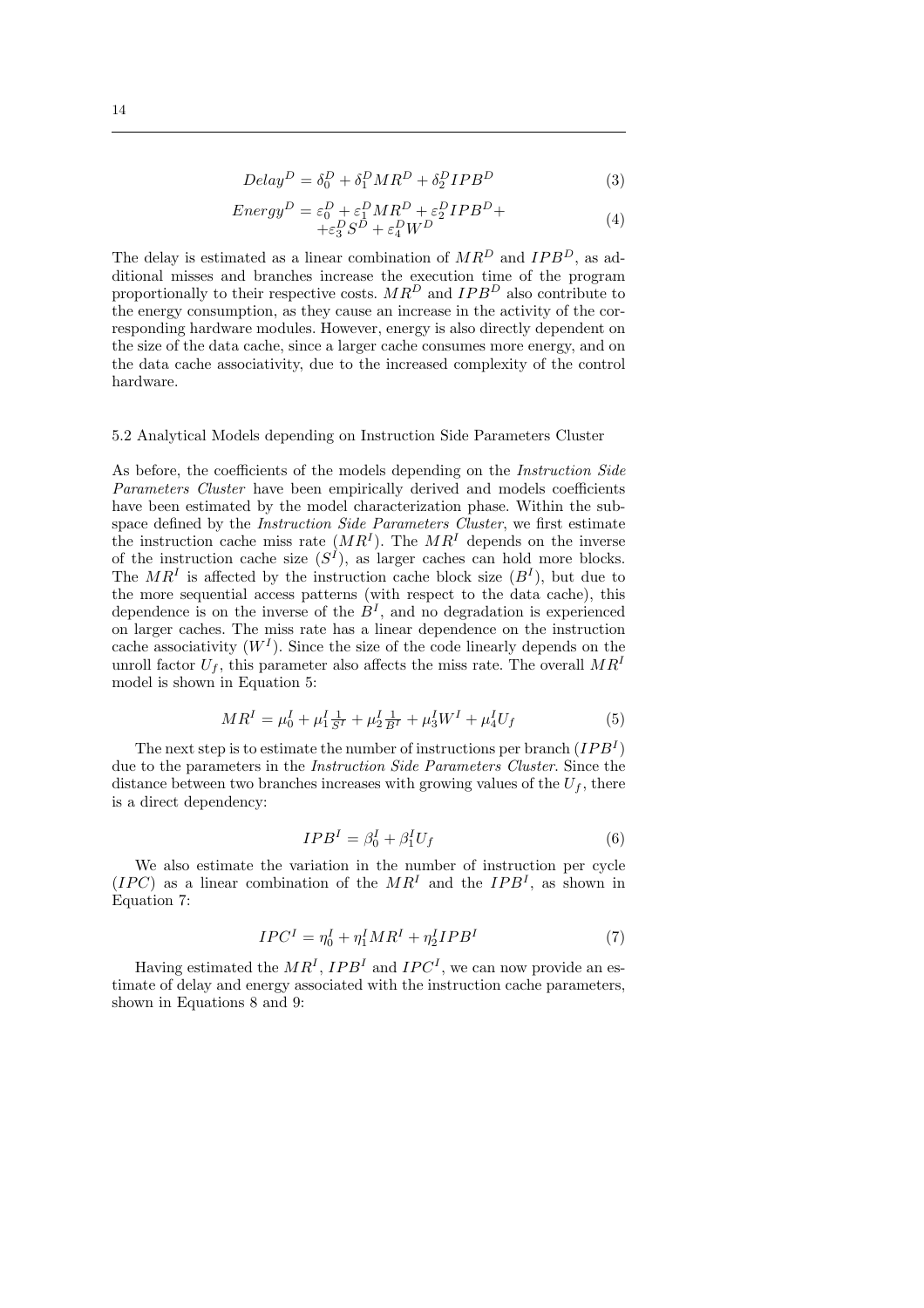$$
Delay^{I} = \delta_0^{I} + \delta_1^{I}MR^{I} + \delta_2^{I}IPB^{I} + \delta_3^{I}IPC^{I}
$$
\n(8)

$$
EnergyI = \varepsilon_0^I + \varepsilon_1^I MR^I + \varepsilon_2^I IPB^I + + \varepsilon_3^I IPC^I + \varepsilon_4^I S^I + \varepsilon_5^I W^I
$$
\n(9)

The delay is estimated as a linear combination of the three metrics, since additional misses and branches contribute to the execution time of the program proportionally to the respective costs, and the  $IPC<sup>I</sup>$  also affects the total execution time. Although the  $IPC<sup>I</sup>$  term is a linear combination of  $MR<sup>I</sup>$  and  $IPB<sup>I</sup>$ , we keep it explicitly in Equations 8 and 9, since it is more accurate to first evaluate the  $\eta$  coefficients and then use the estimated  $IPC<sup>I</sup>$ term instead of re-evaluating new coefficients for the indirect contributions of  $MR^I$  and  $IPB^I$  to  $IPC^I$ .

The  $MR<sup>I</sup>$ ,  $IPB<sup>I</sup>$  and  $IPC<sup>I</sup>$  contribute also to the energy consumption, as they cause an increase in the activity of the respective hardware. However, energy is also directly dependent on the size of the instruction cache, since a larger cache consumes more energy, and on the instruction cache associativity, due to the increased complexity of the control hardware.

#### 5.3 System-Level Analytical Models

Finally, we combine the models associated with the two (instruction and data) clusters to provide estimates of both the instruction side and data side (and related source code transformations) contributions to the overall system energy and delay.

To do so, we must purge the constant components from the instruction side and data side metrics, keeping only the variable components that actually represent the useful information, i.e. the dependence relation between the metric and the design space parameters, and new constant terms  $\delta_0^{Tot}$ and  $\varepsilon_0^{Tot}$  are introduced to represent the contributes to the overall system energy and delay that are independent from the design space parameters.

Moreover, we need to combine  $IPB<sup>I</sup>$  and  $IPB<sup>D</sup>$  into a single metric, as in Equation 10:

$$
IPB^{Tot} = \beta_0^{Tot} + \beta_1^I U_f + \beta_1^D \frac{1}{T}
$$
 (10)

Then, we can estimate the overall delay and energy associated with the system:

$$
Delay^{Tot} = \delta_0^{Tot} + \delta_1^{Tot} IPB^{Tot} + \delta_1^D MR^D + + \delta_1^I MR^I + \delta_3^I IPC^I
$$
\n(11)

$$
Energy^{Tot} = \varepsilon_0^{Tot} + \varepsilon_1^{Tot} IPB^{Tot} + \varepsilon_1^I MR^I + + \varepsilon_3^I PC^I + \varepsilon_4^I S^I + \varepsilon_5^I W^I + + \varepsilon_1^D MR^D + \varepsilon_3^D S^D + \varepsilon_4^D W^D
$$
\n(12)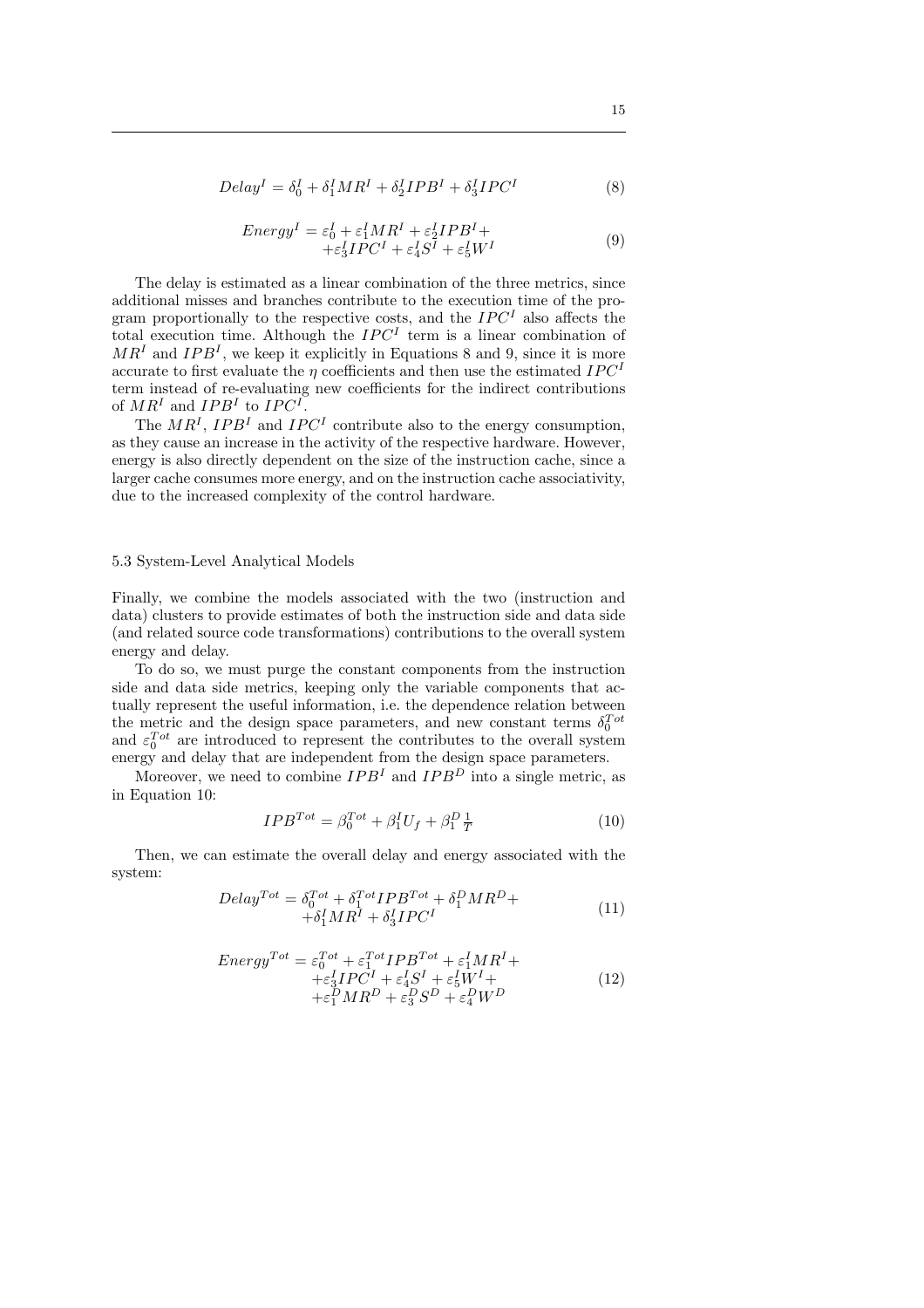# 6 Experimental Results

In this section, two sets of experiments are shown:

- The first set to compare the architecture/compiler co-exploration approach with a traditional independent exploration of the architecture and compiler subspaces;
- The second set to prove the effectiveness of our analytical approach for the reduction of the co-exploration time.

Experimental results are obtained by applying the proposed co-exploration framework to optimize the PISA superscalar architecture during the execution of a set of selected kernels from multimedia industrial applications supplied by STMicroelectronics. The set of target benchmarks are summarized in Table 6. We used application kernels because the loop transformations must be optimally tuned for each loop. In a large application, only the most frequently executed parts of the code (kernels) will be fully co-optimized with the architecture. The choice to use application kernels is also supported by the fact that, for the class of applications represented by the most popular suites of standard benchmarks (such as Mediabench and Powerstone), the percentage of execution time spent in the five most frequently used loops is, on average, over 82% as reported in [32].

Table 1 Description of the target benchmark kernels

| Benchmark       | Description                                 |
|-----------------|---------------------------------------------|
| <b>AES</b>      | Symmetric Block Cypher                      |
| <b>DCT_IDCT</b> | Un-optimized Discrete Cosine Transform      |
|                 | and Inverse Discrete Cosine Transform       |
| <b>FDCT</b>     | Fast Discrete Cosine Transform              |
| <b>FIDCT</b>    | Fast Inverse Discrete Cosine Transform      |
| FIR 1, FIR 2    | Linear-phase FIR digital filter (1D, 2D)    |
| GAMMA           | Computes the gamma coefficients             |
| LUEO            | Lower/upper triangular matrix factorization |

6.1 Co-Exploration vs. Two-Phase Exploration

In our set of experiments, we co-explored a 15–dimensional subset of the full System Design Space  $(S_{ES} \subset S_{SD})$ , where the Architectural Space is given by:  $S_A = S_{s_i} \times S_{s_d} \times S_{s_{u2}} \times S_{b_i} \times S_{b_d} \times S_{b_{u2}} \times S_{a_i} \times S_{a_d} \times S_{a_{u2}} \times S_{ia} \times$  $S_{im} \times S_{fpa} \times S_{fpm} \times S_{iw}$  and the Transformation Space is simply given by  $S_T = S_u$ . More in detail, we considered:

- $S_{s_i} = \{2KB, 4KB, 8KB, 16KB\}$  sizes of the L1 instruction cache;
- $\mathbf{S}_{\mathbf{s}_{d}} = \{2KB, 4KB, 8KB, 16KB\}$  sizes of the L1 data cache;
- $\mathbf{S}_{s_{u2}} = \{16KB, 32KB, 64KB, 128KB\}$  sizes of the unified L2 cache;
- $-$  S<sub>b<sub>i</sub></sub> = {16*B*, 32*B*} block sizes of the L1 instruction cache;
- $\mathbf{S}_{\mathbf{b}_{d}} = \{16B, 32B\}$  block sizes of the L1 data cache;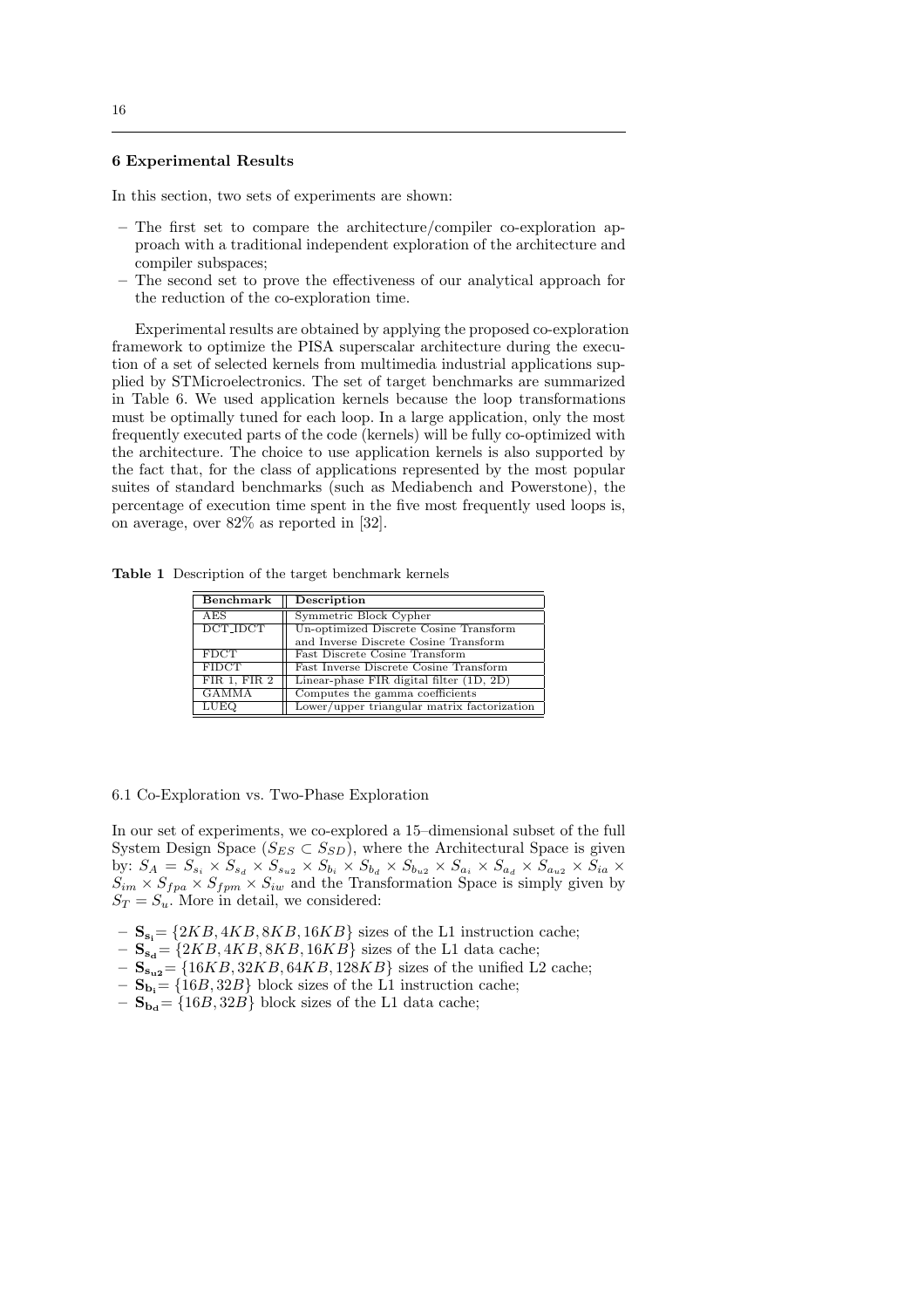- $S_{b_{u2}} = \{32B, 64B\}$  block sizes of the unified L2 cache;
- $\mathbf{S}_{\mathbf{a}_i} = \{1 way, 2 way\}$  associativity values of the L1 instruction cache;
- $S_{\bf{a}_{d}} = \{2 way, 4 way\}$  associativity values of the L1 data cache;
- $-\mathbf{S}_{a_{12}} = \{4 way, 8 way\}$  associativity values of the unified L2 cache;
- $S_{ia} = \{1, 2\}$  number of integer ALUs;
- $\mathbf{S}_{im} = \{1, 2\}$  number of integer multipliers;
- $S_{\text{fpa}} = \{1, 2\}$  number of floating point ALUs;
- $S_{\text{fpm}} = \{1, 2\}$  number of floating point multipliers;
- $\mathbf{S}_{iw} = \{2, 4, 8\}$  processor parallel issues;
- $\mathbf{S_u}$  = { $\lt t_u$ ,  $k > |k \in \{2, 4, 6, 8, 10, 12, 14, 16, 18, 20\}$ } where k is the unroll factor;

The co-exploration based on full search would have required the simulation of the System-Level Design Space  $S_{SD} = S_A \times S_T$ , whose cardinality is given by:  $|S_{SD}| = |S_A \times S_T| = 196608 \times 10$ . To analyze the effectiveness of the proposed approach, we compared three different exploration strategies (two traditional strategies where the two spaces are explored separately, and our co-exploration strategy) by evaluating the same number of simulation points (1000). The 1000 simulation points are chosen by means of a heuristic optimization algorithm. Due to the large difference in size between the architectural space (196608 points) and the program transformation space (10 points), in the two-phase exploration strategies we always exhaustively searched the Transformation Space.

- Two–Phase  $(S_A + S_T)$  Exploration, where we performed separately the heuristic search of the Architectural Space followed by the exhaustive search of the Transformation Space. The cardinality of the design space is:  $|S_{SD}| = |S_A| + |S_T|$
- Two–Phase  $(S_T + S_A)$  Exploration, where we performed separately the exhaustive search of the Transformation Space (given the target architecture) followed by the heuristic search of the Architectural Space. The cardinality of the design space is:  $|S_{SD}| = |S_T| + |S_A|$
- $-$  Co-Exploration, where we performed jointly the heuristic search on the System-Level Design Space, that is the product of the Transformation Space and the Architectural Space. The cardinality of the design space is:  $|S_{SD}| = |S_T \times S_A|$

Figure 4 shows three approximate Pareto curves in the energy-delay space for the LU decomposition benchmark, that has been selected among the benchmarks to represent the energy-delay behavior. The first approximate Pareto curve (empty dots) is related to our co-exploration methodology applied to the LU decomposition benchmark, while the other two approximate Pareto curves (crosses and stars) represent the results of the two-phase explorations. The curves clearly show a dominance of the results of the coexploration with respect to  $(S_T + S_A)$  and  $(S_A + S_T)$  explorations in finding Pareto points.

Let us now consider the point in Figure 4 corresponding to the minimum delay imposed by  $(S_T + S_A)$  exploration. The co-exploration provides a dominating point preserving the delay constraints, while reducing energy by 15% approximately.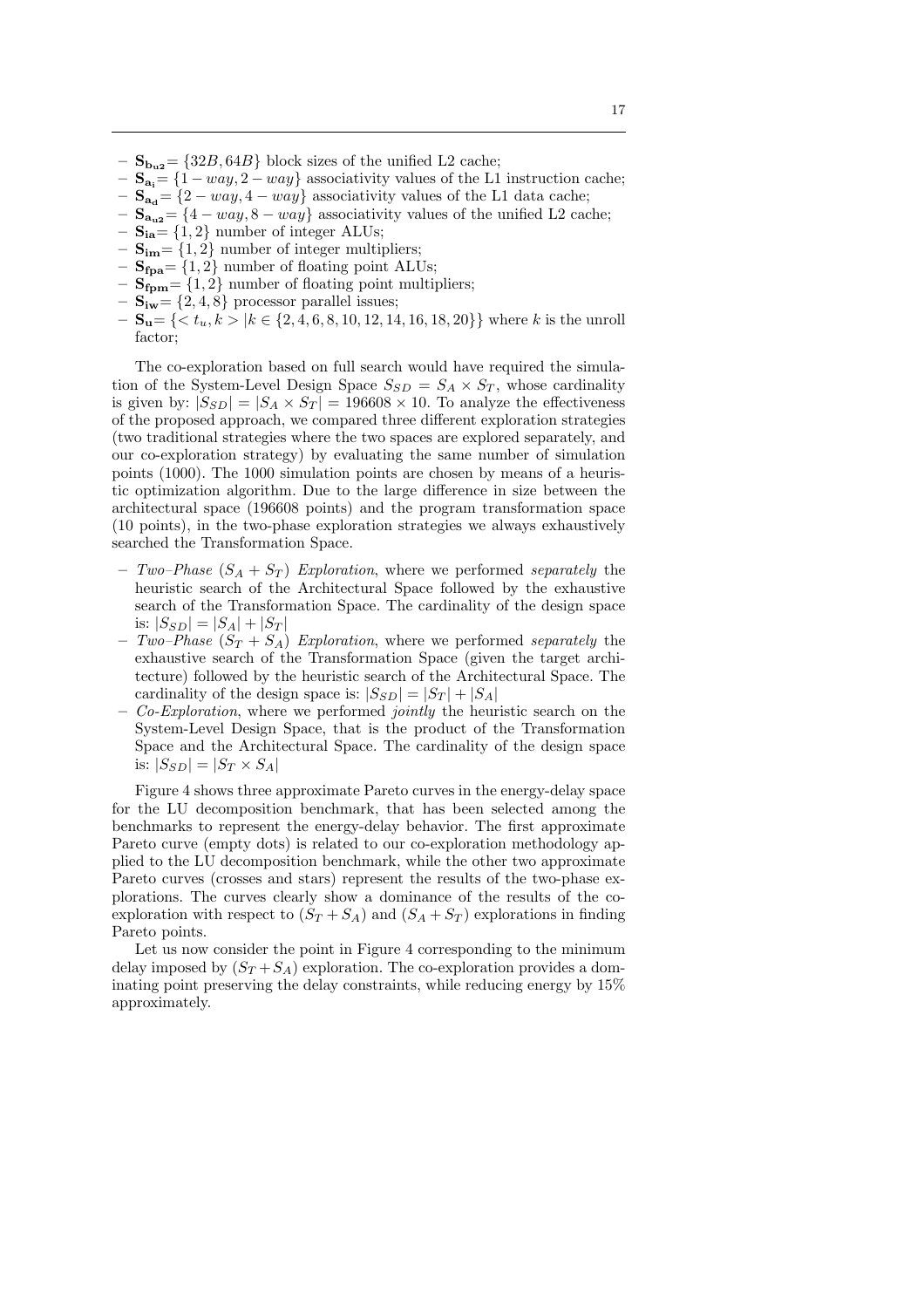

Fig. 4 Comparison between two–phase and co–exploration methodologies in terms of energy-delay Pareto points for the LU decomposition (LUEQ) benchmark.

To compare more precisely the approximate Pareto curves derived from different exploration techniques, we applied the Two–set coverage metric defined in [33] to the results obtained for all the benchmark suite. Let  $X', X''$  $\in X$  be two sets of decision vectors. The function C maps the ordered pair  $(X', X'')$  to the [0,1] interval.

$$
C(X', X'') := \frac{|\{\alpha'' \in X''; \exists \alpha' \in X' : \alpha' \succeq \alpha''\}|}{|X''|}
$$
(13)

Given the definition,  $C(X', X'')$  is not necessarily equal to  $1-C(X'', X')$ . Note that the value  $C(X', X'') = 1$  means that all points in  $X''$  are weakly dominated  $(\succeq)$  by or equal to the points in X'. As opposite, the value  $C(X', X'') = 0$  represents the situation when none of the points in X'' are covered by the set of points in  $X'$ .

Table 2 reports the two–set coverage metric (given by Equation 13) computed for all the selected benchmarks. Since the metric is asymmetric, it has been computed for co-exploration with respect to two–phase  $(S_A + S_T)$  and vice versa (see second and third columns of Table 2 respectively), and for coexploration with respect to two–phase  $(S_T + S_A)$  and vice versa (see fourth and fifth columns respectively). For 4 over 8 benchmarks, the co-exploration outperforms both  $(S_A + S_T)$  and  $(S_T + S_A)$  explorations. For these 4 benchmarks, both two-phase explorations do not add any approximated Pareto points with respect to the approximated Pareto curve obtained by the coexploration. Although for the other 4 benchmarks the co-exploration has a lower coverage, it adds some useful points to the approximate Pareto curve.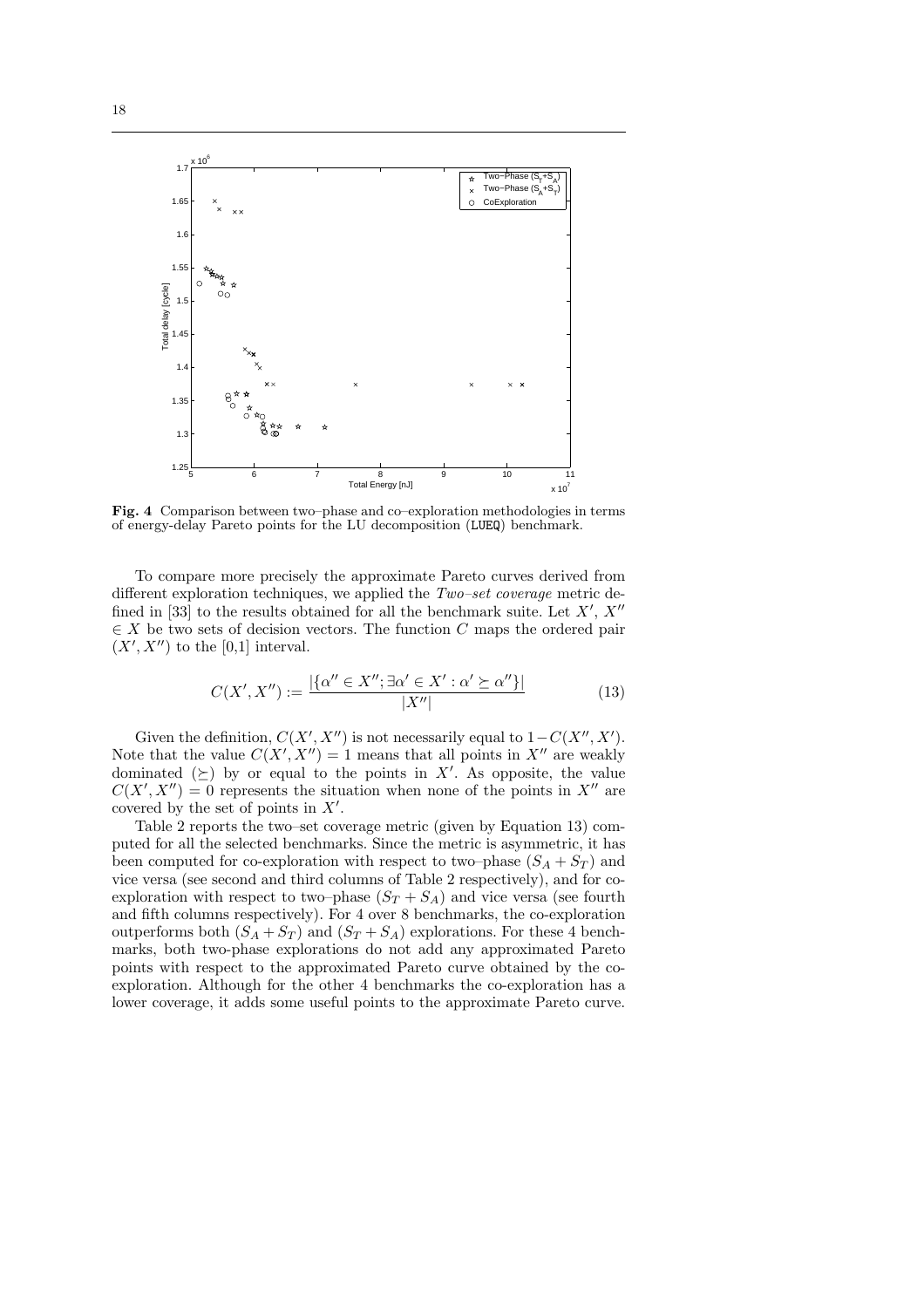|                 | $S_A + S_T$            |           | $S_T + S_A$            |           |
|-----------------|------------------------|-----------|------------------------|-----------|
| Benchmark       | $\overline{C(C_0,TP)}$ | C(TP, Co) | $\overline{C(C_0,TP)}$ | C(TP, Co) |
| AES             | 0.9                    |           |                        |           |
| <b>DCT_IDCT</b> | 0.07                   | 0.7       | 0.09                   | 0.8       |
| <b>FDCT</b>     | 0.14                   | 0.64      | 0.12                   |           |
| <b>FIDCT</b>    | 0.56                   | 0.8       |                        | 0.9       |
| FIR1            | 0.96                   |           | 0.82                   |           |
| FIR2            | 0.43                   | 0.5       | 0.7                    | 0.5       |
| <b>GAMMA</b>    | 0.83                   |           |                        |           |
| <b>LUEQ</b>     |                        | O         |                        |           |
| Average         | 0.61                   | 0.33      | 0.59                   | 0.4       |

Table 2 Comparison of Pareto curves: Two–set coverage of the Co–Exploration (Co) with respect to Two-Phase Explorations (TP) for different benchmarks.

Table 3 Average unroll factor and related standard deviation for Co-Exploration Pareto points for different benchmarks.

| Benchmark       | Unroll Avg. | Unroll St.Dev. |
|-----------------|-------------|----------------|
| AES             | 11          | 1.07           |
| <b>DCT_IDCT</b> |             |                |
| <b>FDCT</b>     | 4.36        | 4.18           |
| <b>FIDCT</b>    |             |                |
| FIR1            | 10          | 5.90           |
| FIR2            |             |                |
| <b>GAMMA</b>    | 4.40        | 3.29           |
| <b>LUEQ</b>     | 4.93        | 1.03           |
| Average         | 4.34        | 1.93           |

To outline the effects of the Loop Unrolling transformation on each benchmark in Table 2, the average unroll factors corresponding to the Pareto points for the different benchmarks and their standard deviations are shown in Table 3. Wherever the Loop Unrolling transformation provides some benefits in terms of delay and energy, the co-exploration dominates the two-phase exploration techniques, except for the case of the FDCT benchmark, where the high standard deviation is due to the fact that for the large part of the co-exploration space the optimal unroll factor is equal to zero. In this case, and in general when the optimal unroll factor is equal to zero (i.e. when the Loop Unrolling is not useful at all such as in DCT\_IDCT, FIDCT and  $FIR2$ ), the co-exploration is outperformed, since the two-phase explorations analyze a reduced design space with respect to the co-exploration.

6.2 Characterization and Validation of Analytical Models

In this section, we provide results on the characterization and validation phases of the proposed energy/delay analytical models by applying our coexploration framework to the selected set of benchmarks.

In these experiments, we limited the exploration to a 8–dimensional subset of the full System Level Design Space,  $(S_{ES} \subset S_{SD})$ . Loop Unrolling and Loop Tiling have been chosen among the possible optimization passes to reduce the number of processor cycles and energy, while among the possible hardware parameters, we have selected the parameters related to L1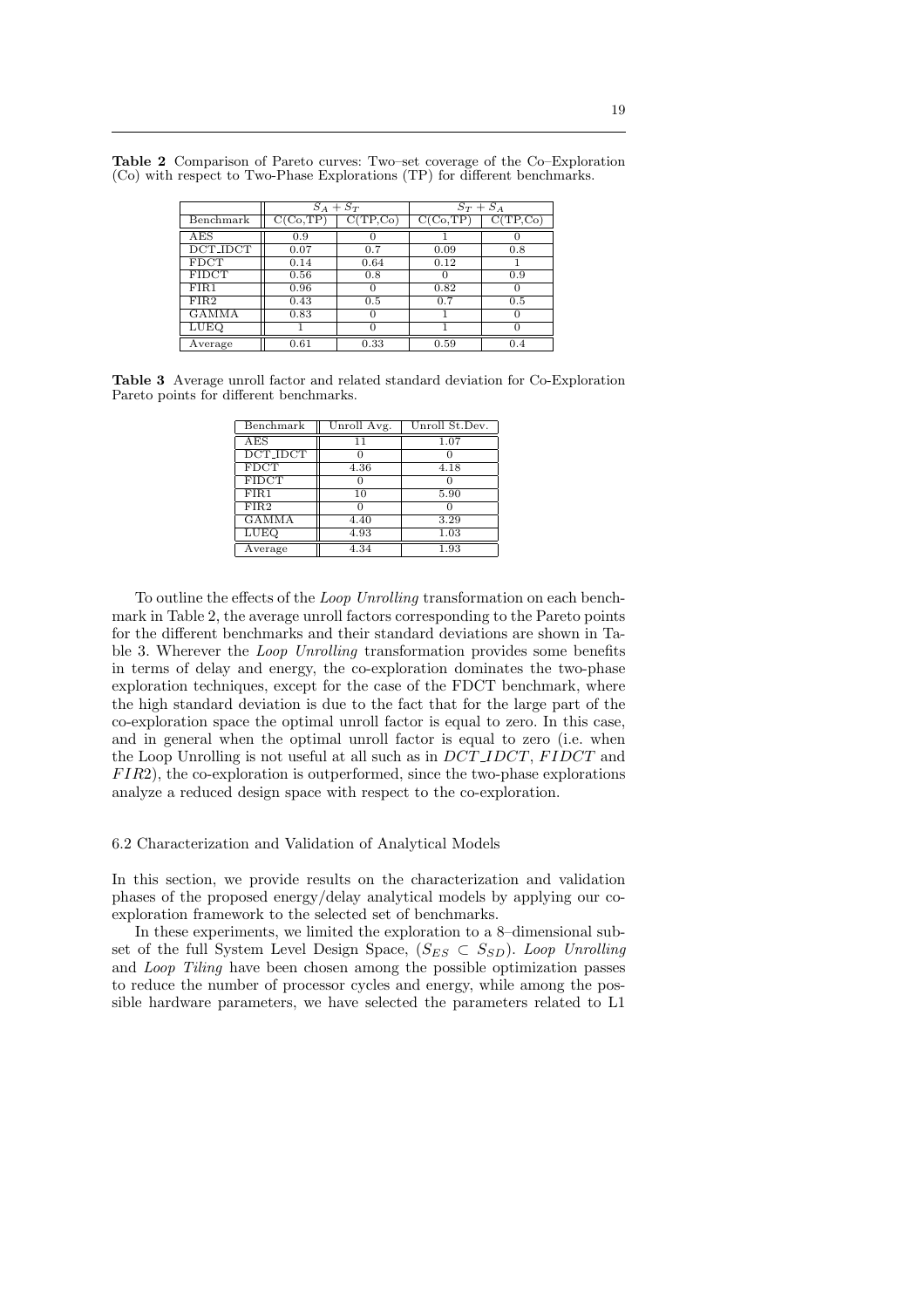caches to exploit data and instruction locality. Globally, we considered  $S_A$  =  $S_{s_i} \times S_{s_d} \times S_{b_i} \times S_{b_d} \times S_{a_i} \times S_{a_d}$  and  $S_T = S_u \times S_t$  where:

- $\mathbf{S}_{\mathbf{s}}$  = {2KB, 4KB, 8KB, 16KB} sizes of the L1 instruction cache;
- $S_{s_d}$  = {2KB, 4KB, 8KB, 16KB} sizes of the L1 data cache;
- $-$  S<sub>b</sub><sub>i</sub> = {16*B*, 32*B*} block sizes of the L1 instruction cache;
- $S_{\mathbf{b}_d} = \{16B, 32B\}$  block sizes of the L1 data cache;
- $\mathbf{S}_{\mathbf{a_i}} = \{1 way, 2 way\}$  associativity values of the L1 instruction cache;
- $S_{a_d} = \{2 way, 4 way\}$  associativity values of the L1 data cache;
- $\mathbf{S}_u$  = { < t<sub>u</sub>, k > |k ∈ {2, 4, 6, 8, 10, 12, 14, 16, 18, 20}} where k is the unroll factor;
- $S_t = \{ < t_t, t > |t \in [10, 180] \}$  where t is the tile size varying by increment  $of 5$ .

Considering the variation of the above parameters, the System-Level Design Space has a cardinality  $|S_{SD}| = |S_A \times S_T| = 3648 \times 340 = 1240320$ .

First, the co-exploration framework has been applied to the selected set of benchmarks to derive the coefficients of the analytical equations by simulating a small number of points in the co-design space. To set up the characterization phase, the number of points to be simulated has been determined by trading off the accuracy. For all the benchmarks, Figure 5 shows the variation of the energy and delay average error of estimated with respect to simulated system-level metrics as the number of simulated points used in the model characterization phase increases up to 280. The energy and delay average errors become steady by considering on average 60 simulation points over a design space composed of 1240320 points.



Fig. 5 Energy and delay average error of estimated vs. simulated metrics by varying the number of simulated points used in the Model Characterization phase.

Therefore, in the following characterization experiments, we considered 60 randomly chosen simulation points to evaluate the model coefficients for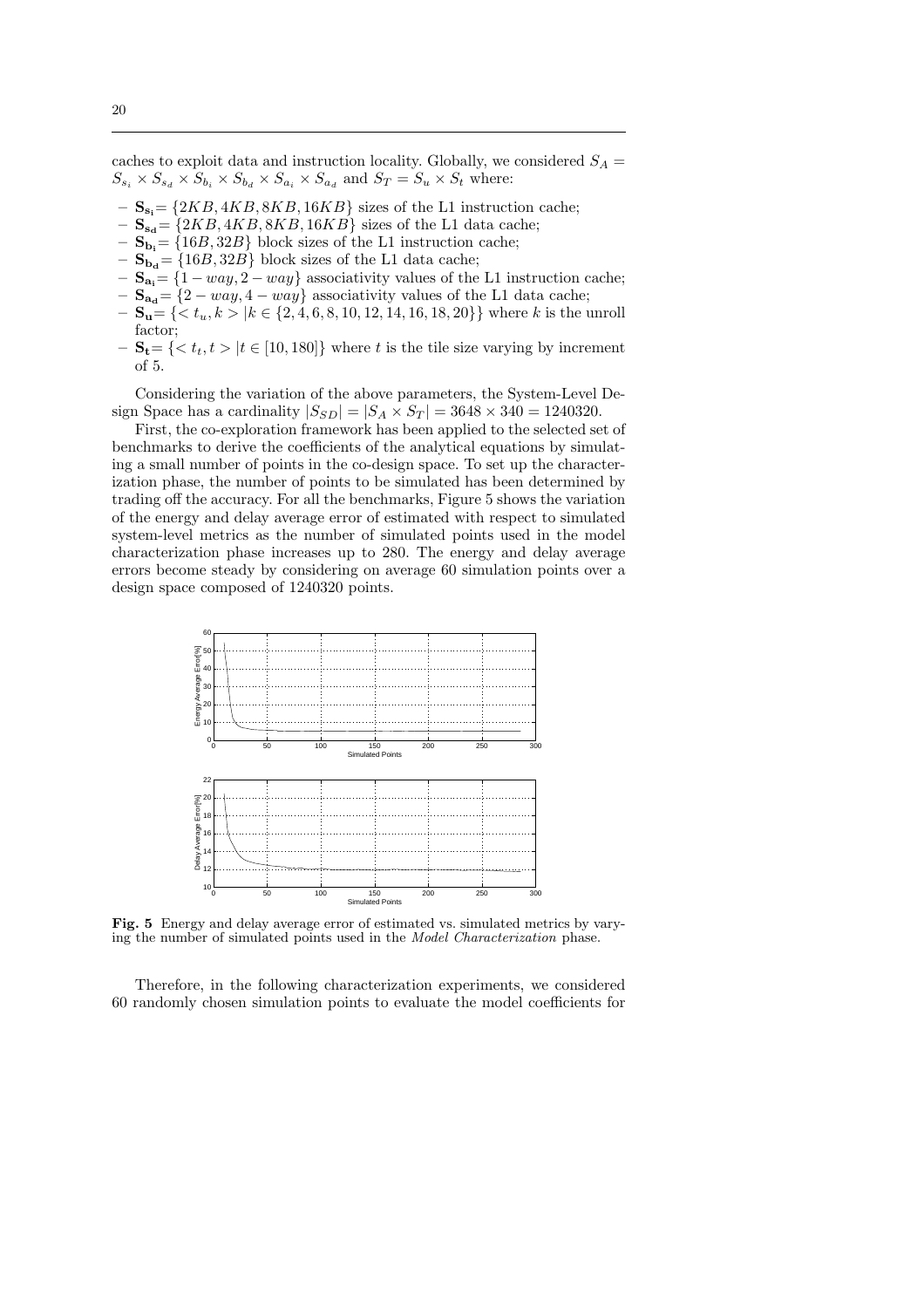the set of selected benchmarks. Accuracy data have been collected for all the selected benchmarks, reporting an average error of the proposed system-level analytical models with respect to simulation-based approach of 5% and 12.3% in terms of energy and delay respectively. The accuracy values depend on the accuracy of the underlying SimpleScalar/Wattch simulators [6,7]. However, as representative examples of the accuracy reached during the characterization phase, the scatter plots in Figures 6, 7, and 8 show the agreement between measured and predicted energy and delay values for the characterization process of the system-level analytical models just related to Gamma, FDCT, and DCT IDCT benchmarks respectively. In particular, for Gamma results in Figure 6, the average (maximum) error of the proposed analytical models with respect to the simulated values is within 1.11% (2.78%) in terms of energy, while for the estimated delay, the average (maximum) error is within  $0.54\%$  (1.29%). For the FDCT benchmark in Figure 7, the average (maximum) errors are respectively within  $2.21\%$  (6.17%) for the energy, and 1.86% (4.91%) for the delay. For the DCT IDCT results in results in Figure 8, the average (maximum) errors are respectively within 3.76% (10.84%) for the energy, and 3.34% (8.27%) for the delay.



Fig. 6 Model characterization phase: Agreement between simulated energy and delay values with respect to estimated values by analytical models for GAMMA benchmark.

To provide evidence on the speedup of the co-exploration phase obtained by the introduction of analytical models, Table 4 compares the co-exploration times required by three different approaches:

- Exhaustive co-exploration through simulation of each point of the compiler/architecture design space;
- PSA-based co-exploration through simulation of each point of the Partial Pareto Set;
- Co-exploration through analytical models.

The co-exploration time (last row of Table 4) has been approximated as the number of simulated points times the average simulation time for each point. The time required to simulated a single point of the design space (1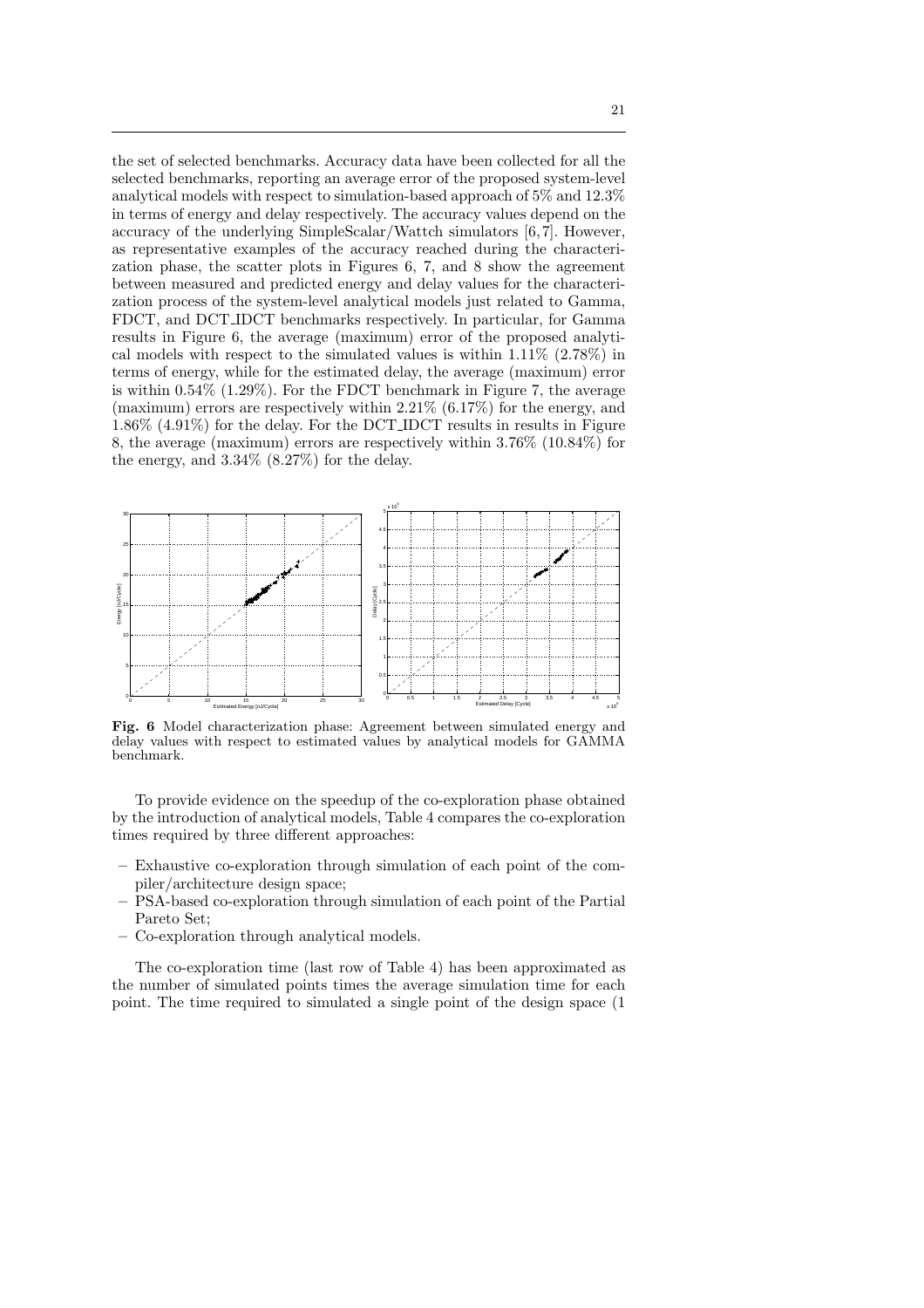

Fig. 7 Model characterization phase: Agreement between simulated energy and delay values with respect to estimated values by analytical models for FDCT benchmark.



Fig. 8 Model characterization phase: Agreement between simulated energy and delay values with respect to estimated values by analytical models for DCT IDCT benchmark.

minute) has been averaged over the selected benchmarks running on a Intel P4 1.7 GHz PC with 1GB RAM (but this value can be considered as purely indicative). For the exhaustive co-exploration, the number of simulated points is equal to the cardinality of the system-level design space (1240320), while for the PSA-based co-exploration the number of design points to be simulated has been reduced to 18392. For the analytical approach, the number of simulated points (60) has been restricted to the set of points imposed by the model characterization effort. The exhaustive co-exploration represents an unfeasible approach requiring 29 months to simulate hundred of thousand points, but the co-exploration time can be drastically reduced to 1 hour for the analytical approach. The results demonstrate how the introduction of an optimization technique such as PSA-based can reduce the co-exploration of more than one order of magnitude, while the analytical co-exploration can reduce up to more than three orders of magnitude.

To validate the proposed analytical approach, we applied our framework to all benchmarks to compare the results of the simulation of a sub-set of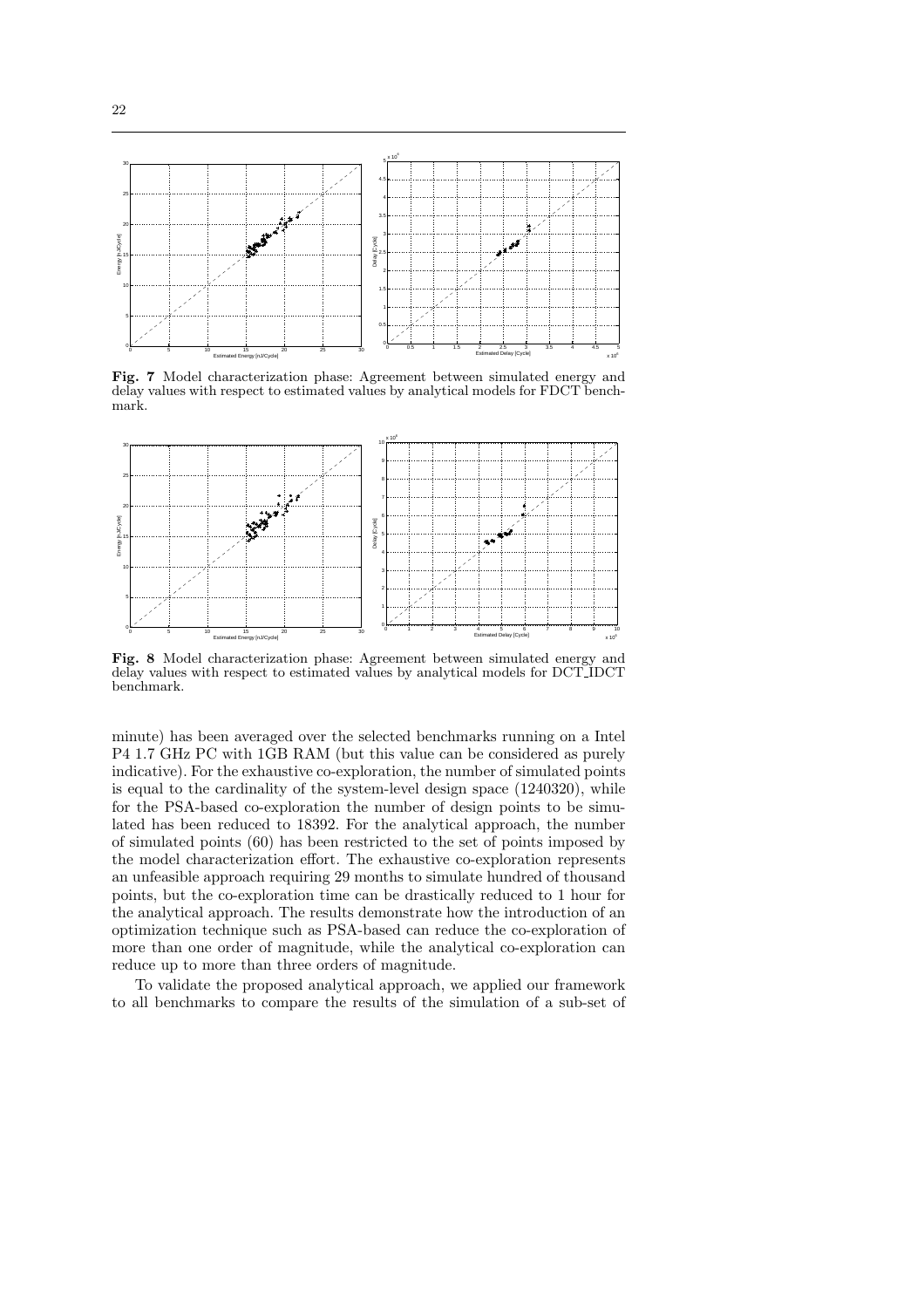| ٧       |
|---------|
| ٦<br>۰. |

|                             | Co-exploration  |           |                 |
|-----------------------------|-----------------|-----------|-----------------|
|                             | Exhaustive      | PSA-based | Analytical      |
| Number of explored points   | 1240320         | 18392     | 1240320         |
| Number of simulated points  | 1240320         | 18392     | 60              |
| Ave. single simulation time | $1 \text{ min}$ | min       | $1 \text{ min}$ |
| Co-exploration time         | 29 months       | 13 days   | 1 hour          |

Table 4 Comparison of Different Co–Exploration Times.

design space points to the estimates obtained by the analytical models, since it was unfeasible to simulate the whole set of 1240320 points. A sub-set composed of 300 points has been randomly selected over the whole set of 1240320 points where the 60 points used during the model characterization phase have been excluded. While accuracy data have been collected for all the selected benchmarks, reporting an average error of 6.7% and 13% in terms of energy and delay respectively, the scatter plots in Figures 9, 10, and 11 show the agreement between measured and estimated energy and delay values for the proposed system-level analytical models related to Gamma, FDCT, and DCT IDCT benchmarks. In particular, for Gamma results in Figure 9, the average (maximum) error of the proposed analytical models with respect to the simulated values is within 2.14% (8.92%) in terms of energy, while for the estimated delay, the average (maximum) error is within 0.54% (1.60%). For the FDCT benchmark in Figure 10, the average (maximum) errors are respectively within  $3.00\%$  (13.12%) for the energy, and  $1.86\%$  (5.26%) for the delay. For the DCT IDCT results in results in Figure 11, the average (maximum) errors are respectively within 4.23% (17.60%) for the energy, and 3.30% (8.54%) for the delay.



Fig. 9 Model validation phase: Agreement between simulated energy and delay values with respect to estimated values by analytical models for GAMMA benchmark.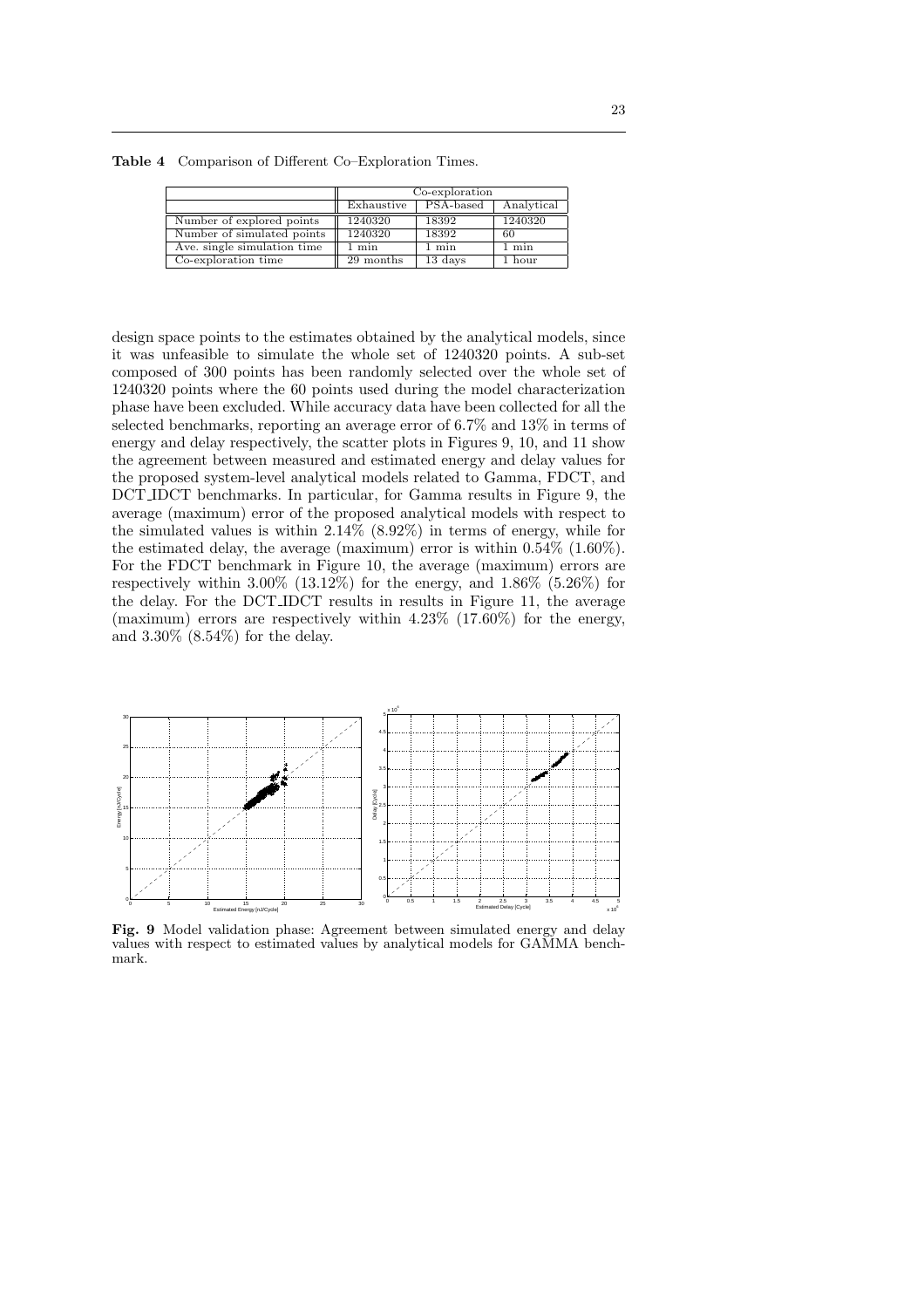

Fig. 10 Model validation phase: Agreement between simulated energy and delay values with respect to estimated values by analytical models for FDCT benchmark.



Fig. 11 Model validation phase: Agreement between simulated energy and delay values with respect to estimated values by analytical models for DCT IDCT benchmark.

## 7 Conclusions and Future Works

This paper faces the problem of architecture/compiler co-exploration of embedded Systems-on-Chip to evaluate energy/delay trade-offs. The first goal of this paper is to demonstrate how the combined architecture/compiler coexploration is more effective than a traditional separate exploration of source code transformation and architectural parameters. The second goal of this work is to propose a framework to speed up the co-exploration phase. The methodology is based on an analytical approach in which the energy/delay behavior of the system has been described in terms of system-level parameters (including source code transformation parameters). After the characterization of the coefficients of the analytical models, the parameterized models are then used to rapidly predict the energy/delay system behavior for each possible configuration of the large co-design space. The validation results of the proposed approach show a speedup of more than three orders of magnitude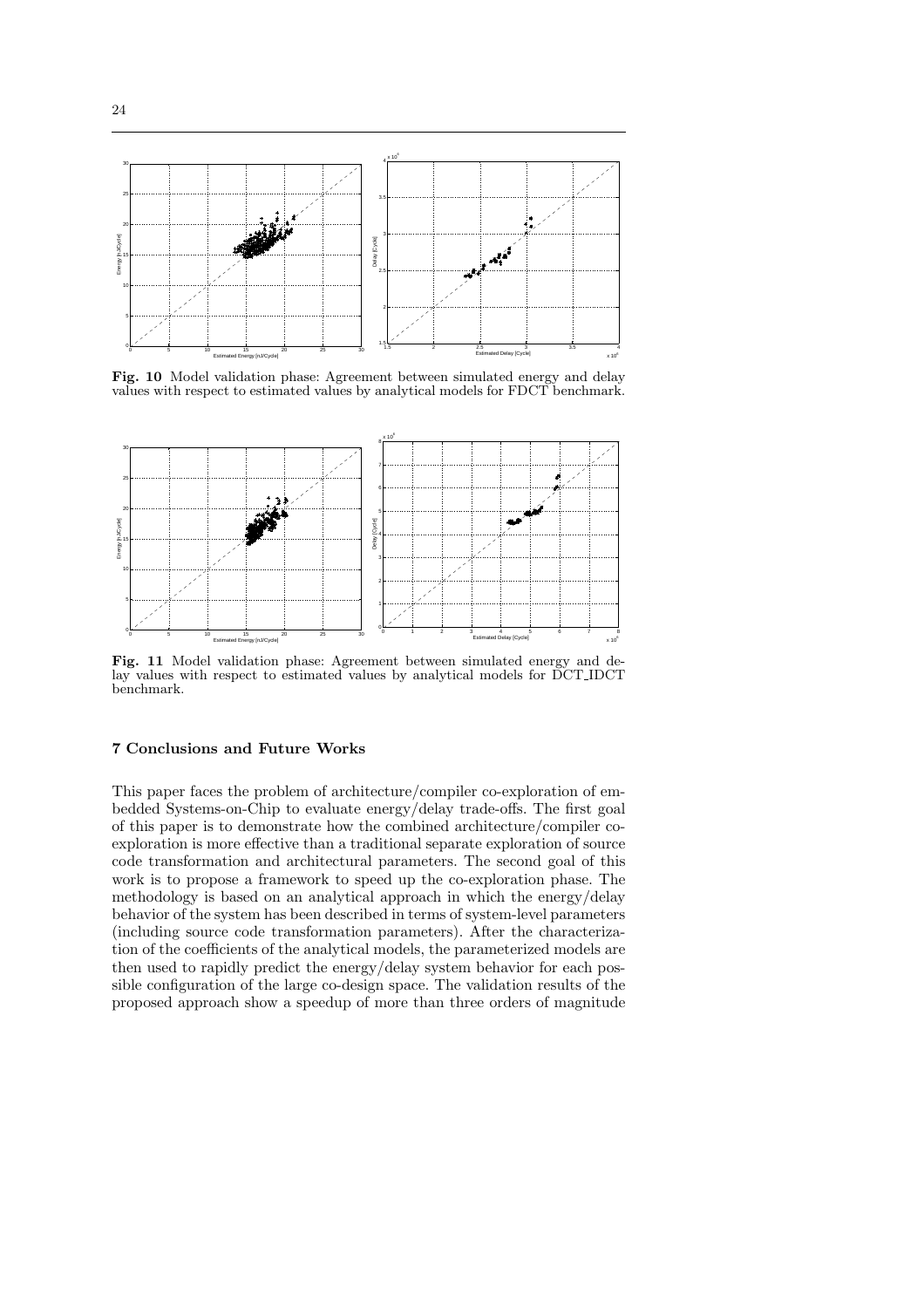with respect to traditional simulation-based co-exploration while preserving accuracy within 6.7% for the energy and 13% for the delay.

Further evolutions of the present work are focused on the evaluation of a larger class of source code transformations together with the evaluation of possible correlation between code transformations and architectural parameters. Concerning the definition of the analytical models, we initially focused the architectural space analysis on the parameters related to the I and D caches. In the next future, we plan to extend the analytical models to other classes of the system-level parameters such as the issue rate and number of parallel function units.

#### References

- 1. N. Vijaykrishnan et al., "Evaluating Integrated Hardware-Software Optimizations Using a Unified Energy Estimation Framework," IEEE Trans. on Computers, vol. 52, no. 1, pp. 59–76, January 2003.
- 2. M. Kandemir et al., "Influence of Compiler Optimizations on System Power," IEEE Trans. on *VLSI Systems*, vol. 9, no. 6, pp. 801–804, December 2001.
- 3. Dirk Fischer, Jurgen Teich, Michael Thies, and Ralph Weper, "Efficient architecture/compiler co-exploration for ASIPs," in CASES '02: Proceedings of the 2002 international conference on Compilers, architecture, and synthesis for embedded systems, New York, NY, USA, 2002, pp. 27–34, ACM Press.
- 4. Giovanni Agosta, Gianluca Palermo, and Cristina Silvano, "Multi-objective co-exploration of source code transformations and design space architectures for low-power embedded systems," in SAC '04: Proceedings of the 2004 ACM symposium on Applied computing, Nicosia, Cyprus, 2004, pp. 891–896, ACM Press, New York, NY, USA.
- 5. T. M. Conte, K. N. Menezes, S. W. Sathaye, and M. C. Toburen, "System-level power consumption modeling and tradeoff analysis techniques for superscalar processor design," IEEE Trans. on Very Large Scale Integration (VLSI) Systems, vol. 8, no. 2, pp. 129–137, Apr. 2000.
- 6. T. M. Austin D. Burger and S. Bennett, "Evaluating Future Microprocessors: The SimpleScalar Tool Set," Tech. Rep. CS-TR-1996-1308, University of Wisconsin, 1996.
- 7. V. Tiwari D. Brooks and M. Martonosi, "Wattch: A Framework for Architectural-Level Power Analysis and Optimizations," Proceedings ISCA2000, pp. 83-94, 2000.
- 8. N. Vijaykrishnan, M. Kandemir, M.J. Irwin, H.S. Kim, and W. Ye, "Energy-Driven Integrated Hardware-Software Optimizations Using SimplePower, ISCA 2000, June 2000.
- 9. T. D. Givargis and F. Vahid, "Platune: a tuning framework for system-on-achip platforms," Computer-Aided Design of Integrated Circuits and Systems, IEEE Transactions on, vol. 21, no. 11, pp. 1317–1327, November 2002.
- 10. M. Palesi and T Givargis, "Multi-objective design space exploration using genetic algorithms," in Proceedings of the Tenth International Symposium on Hardware/Software Codesign, 2002. CODES 2002, May 6–8 2002.
- 11. Gianluca Palermo, Cristina Silvano, and Vittorio Zaccaria, "A flexible framework for fast multi-objective design space exploration of embedded systems.," in PATMOS, 2003, pp. 249–258.
- 12. D. F. Bacon, S. L. Graham, and O. J. Sharp, "Compiler Transformations for High-Performance Computing," ACM Computing Surveys, vol. 26, no. 4, pp. 345–420, 1994.
- 13. L. Benini and G. De Micheli, "System-Level Power Optimization Techniques and Tools," ACM TODAES, vol. 5, no. 2, pp. 115–192, 2000.
- 14. G. De Micheli T. Simunic, L. Benini and M. Hans, "Source-Code Optimization and Profiling of Energy Consumption in Embedded Systems," Proc. of ISSS00, pp. 193–198, 2000.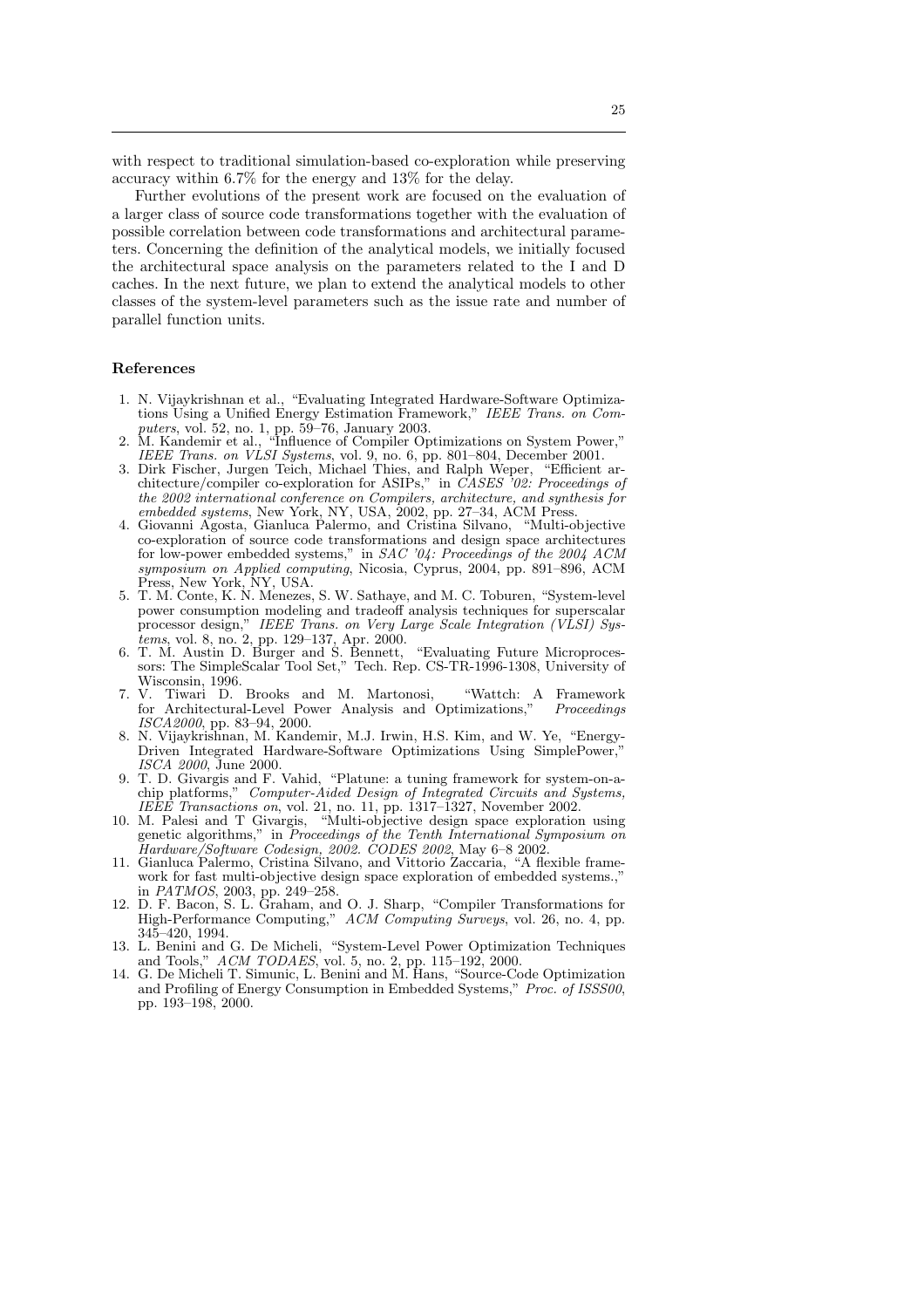- 15. V. Tiwari, S. Malik, A. Wolfe, and M. Lee, "Instruction level power analysis and optimization of software," J. VLSI Signal Processing, pp. 1–18, 1996.
- 16. P. R. Panda, F. Catthoor, N. D. Dutt, K. Danckaert, E. Brockmeyer, C. Kulkarni, A. Vandercappelle, and P. G. Kjeldsberg, "Data and memory optimization techniques for embedded systems," ACM Trans. Des. Autom. Electron. Syst., vol. 6, no. 2, pp. 149–206, 2001.
- 17. Eui-Young Chung, Luca Benini, and Giovanni De Micheli, "Automatic source code specialization for energy reduction," in ISLPED '01: Proceedings of the 2001 international symposium on Low power electronics and design, New York, NY, USA, 2001, pp. 80–83, ACM Press.
- 18. Bjorn Franke, Michael O'Boyle, John Thomson, and Grigori Fursin, "Probabilistic source-level optimisation of embedded programs," in LCTES'05: Proceedings of the 2005 ACM SIGPLAN/SIGBED conference on Languages, compilers, and tools for embedded systems, New York, NY, USA, 2005, pp. 78–86, ACM Press.
- 19. T. D. Givargis, F. Vahid, and J. Henkel, "Evaluating Power Consumption of Parameterized Cache and Bus Architectures in System-on-a-Chip Designs," IEEE Transactions on VLSI Systems, vol. 9, no. 4, August 2001.
- 20. L. Benini E.-Y. Chung and G. De Micheli, "Source Code Transformation based on Software Cost Analysis," Proc. of ISSS2001, pp. 153–158, 2001.
- 21. Carlo Brandolese, William Fornaciari, Fabio Salice, and Donatella Sciuto, "Analysis and modeling of energy reducing source code transformations.," in  $DATA\check{E}$ , 2004, pp. 306–311.
- 22. Y. Li and J. Henkel, "A Framework for Estimating and Minimizing Energy Dissipation of Embedded HW/SW Systems," DAC-35, June 1998.
- 23. N. Bellas, I. N. Hajj, D. Polychronopoulos, and G. Stamoulis, "Architectural and Compiler Techniques for Energy Reduction in High-Performance Microprocessors," IEEE Transactions on VLSI Systems, vol. 8, no. 3, June 2000.
- 24. Andreas Wieferink, Tim Kogel, Rainer Leupers, Gerd Ascheid, Heinrich Meyr, Gunnar Braun, and Achim Nohl, "A system level processor/communication co-exploration methodology for multi-processor system-on-chip platforms," in DATE '04: Proceedings of the conference on Design, automation and test in Europe, Washington, DC, USA, 2004, p. 21256, IEEE Computer Society.
- 25. Ashok Halambi, Peter Grun, Vijay Ganesh, Asheesh Khare, Nikil Dutt, and Alex Nicolau, "Expression: a language for architecture exploration through compiler/simulator retargetability," in DATE '99: Proceedings of the conference on Design, automation and test in Europe, New York, NY, USA, 1999, p. 100, ACM Press.
- 26. Aviral Shrivastava, Nikil Dutt, Alex Nicolau, and Eugene Earlie, "Pbexplore: A framework for compiler-in-the-loop exploration of partial bypassing in embedded processors," in DATE '05: Proceedings of the conference on Design, Automation and Test in Europe, Washington, DC, USA, 2005, pp. 1264–1269, IEEE Computer Society.
- 27. R. P. Wilson et al., "SUIF: An Infrastructure for Research on Parallelizing and Optimizing Compilers," SIGPLAN Notices, vol. 29, no. 12, pp. 31-37, 1994.
- 28. Czyak P. and Jaszkiewicz A., "Pareto simulated annealing a metaheuristic technique for multiple-objective combinatorial optimisation," Journal of Multi-Criteria Decision Analysis, , no. 7, pp. 34–47, April 1998.
- 29. Gianluca Palermo, Cristina Silvano, and Vittorio Zaccaria, "Multi-objective design space exploration of embedded systems," Journal of Embedded Computing, vol. 1, no. 3, pp. 305–316, 2005.
- 30. Tony D. Givargis and Frank Vahid, "Parameterized system design," in Proceedings of the eighth international workshop on Hardware/software codesign. 2000, pp. 98–102, ACM Press.
- 31. J. L. Hennessy and D. A. Patterson, Computer Architecture A Quantative Approach, Third Edition, Morgan Kaufmann Publisher Inc., CA, 2003.
- 32. Ann Gordon-Ross and Frank Vahid, "Frequent loop detection using efficient nonintrusive on-chip hardware," IEEE Transactions on Computers, vol. 54, no. 10, pp. 1203–1215, 2006.